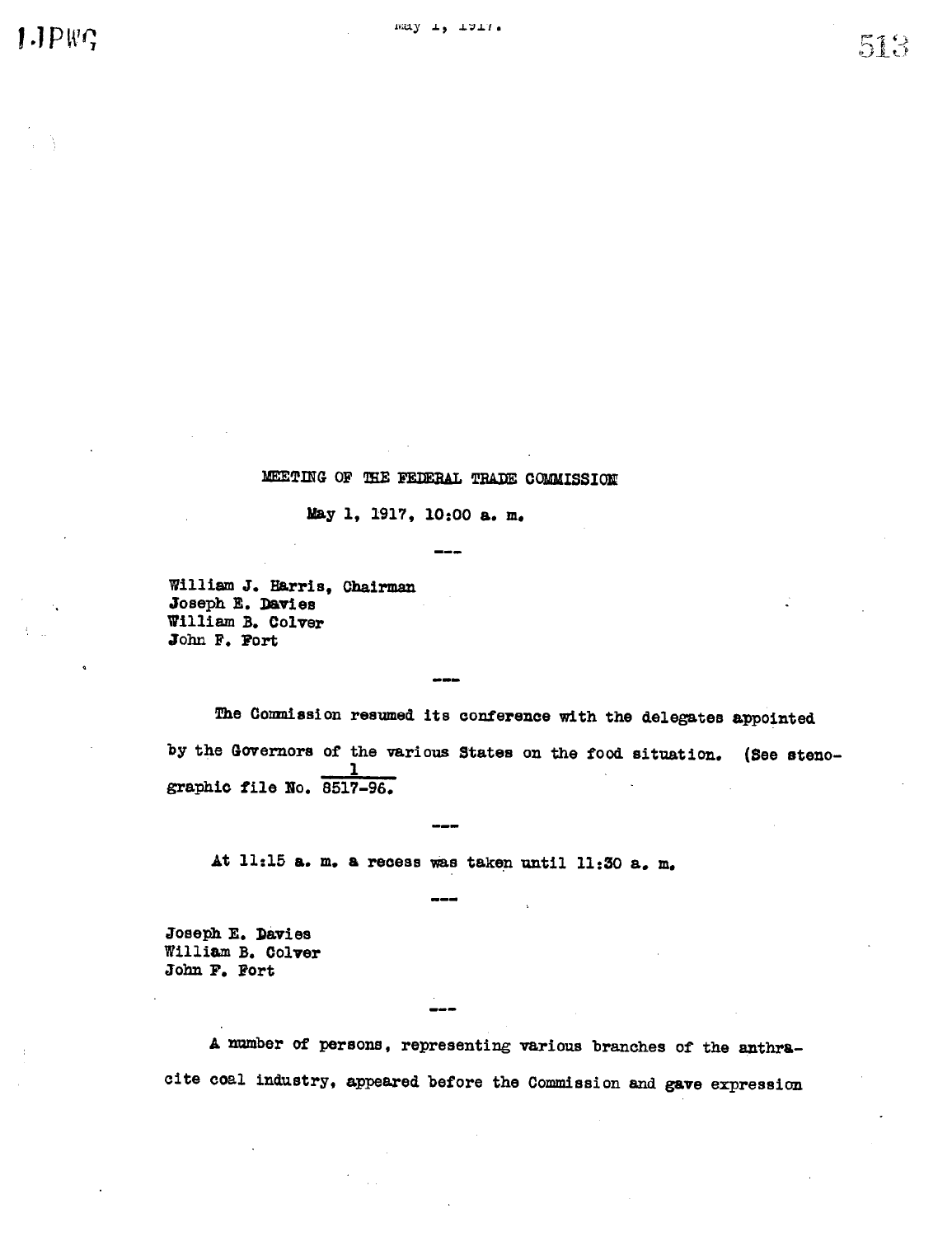to their views in reference to the anthracite coal situation. (Stenographic file No

At 1:00 p. m. a recess was taken until 2:30 p. m.

Joseph E. Davies<br>William B. Colver .John F. Fort

The Commission reassembled at  $2:30$  p. m. and resumed its conference with persons representing' various branches of the anthracite coal industry.

Thereupon, at the hour of 5:15 p. m., the Commission adjourned

to meet Wednesday, May 2, 1917, at  $10:30$  a.

Attest:

Secretary.

#### MEETING OF THE FEDERAL TRADE COMMISSION

May 2, 1917, 10:00 a. m.

Joseph E. Davies William B. Colver John F. Fort

(Mr. Harris conducting bituminous coal hearings in Ohicago. (See file 8508-597-2.

Chairman.

A number of representatives of various lines of the anthracite industry appeared before the Commission and discussed the anthracite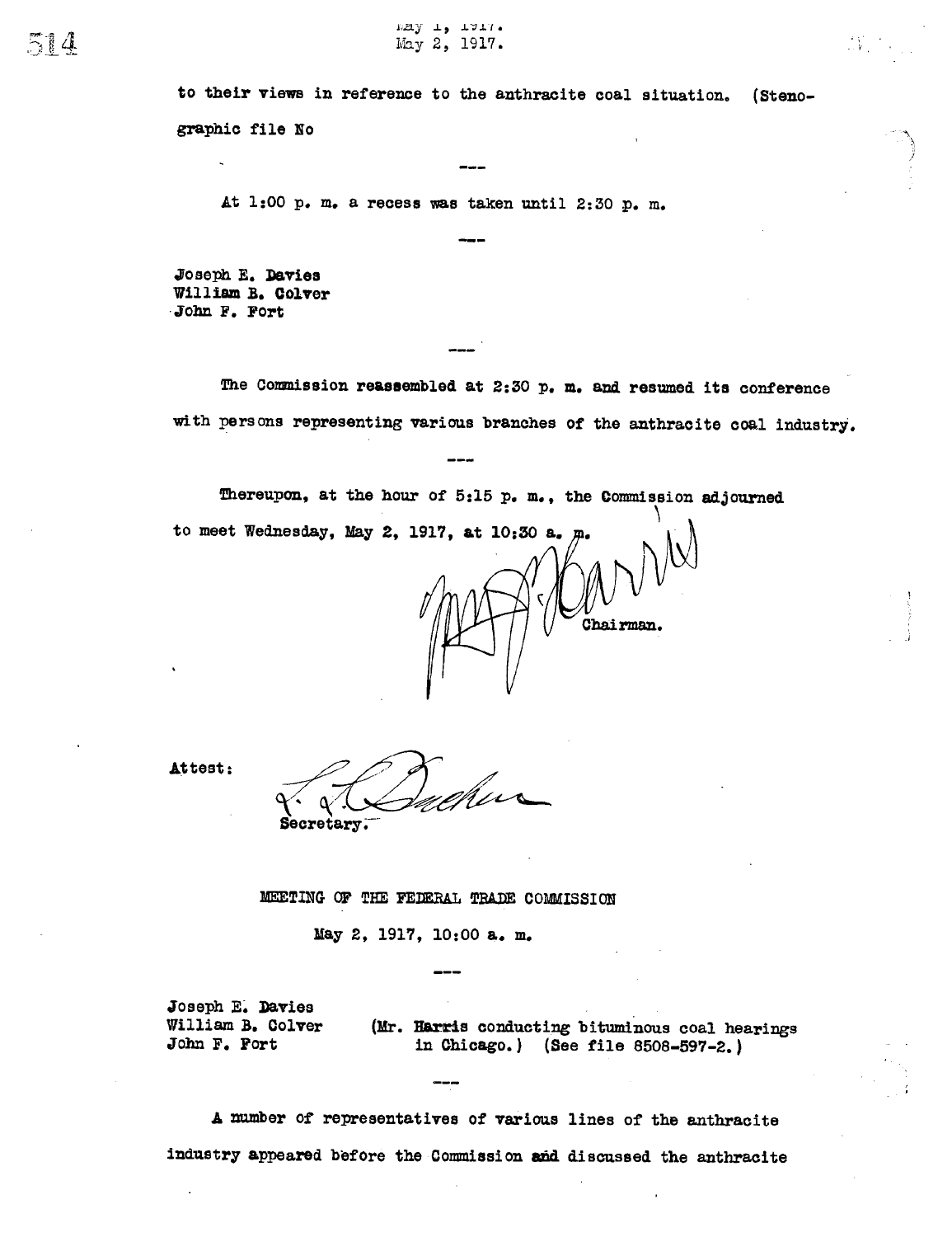# $I$ . $I$  $P$  $W$  $G$

#### Andy  $6, 1511$ .

coal situation from their point of view. (See file No.

At 12:40 p. m. a recess was taken until 2:30 p.

Joseph E. Davies William B. Colver John F. Fort

The Commission reassembled at 2:30 p. m.

The Secretary presented a resolution adopted by the Senate of the United States April 30th, directing an investigation relative to the anthracite coal industry, and after discussion the following order was adopted:

ORDERED, That the plan of the investigation into the anthracite coal industry, now being conducted by the Commission under the Hitchcock resolution, be altered, if necessary, so as to include an investigation of conditions as directed by the resolution of April 30th; and that a report, in response to both of said resolutions, be prepared and submitted to the Senate at the earliest possible date.

Mr. Davies presented file 1-246, application of The Coca-Cola Co. for the issuance of a complaint against Kelly Manufacturing Co.

Report of the Joint Board of Review approved, and ruling, dismissing application, adopted.

The following resolution, offered by Mr. Davies, seconded by Mr.

Fort, was adopted:

WHEREAS, Conditions disclosed in the Anthracite coal investigation point to the possibility of panic prices and attendant hard-ships for the year 1917; and

WHEREAS, Conditions in the cold, winter months are dependent upon immediate action in the present;

HEREFORE BE IT RESOLVED, That under the direction of the Advisory Economic Board Special Examiner Durand be directed to prepare for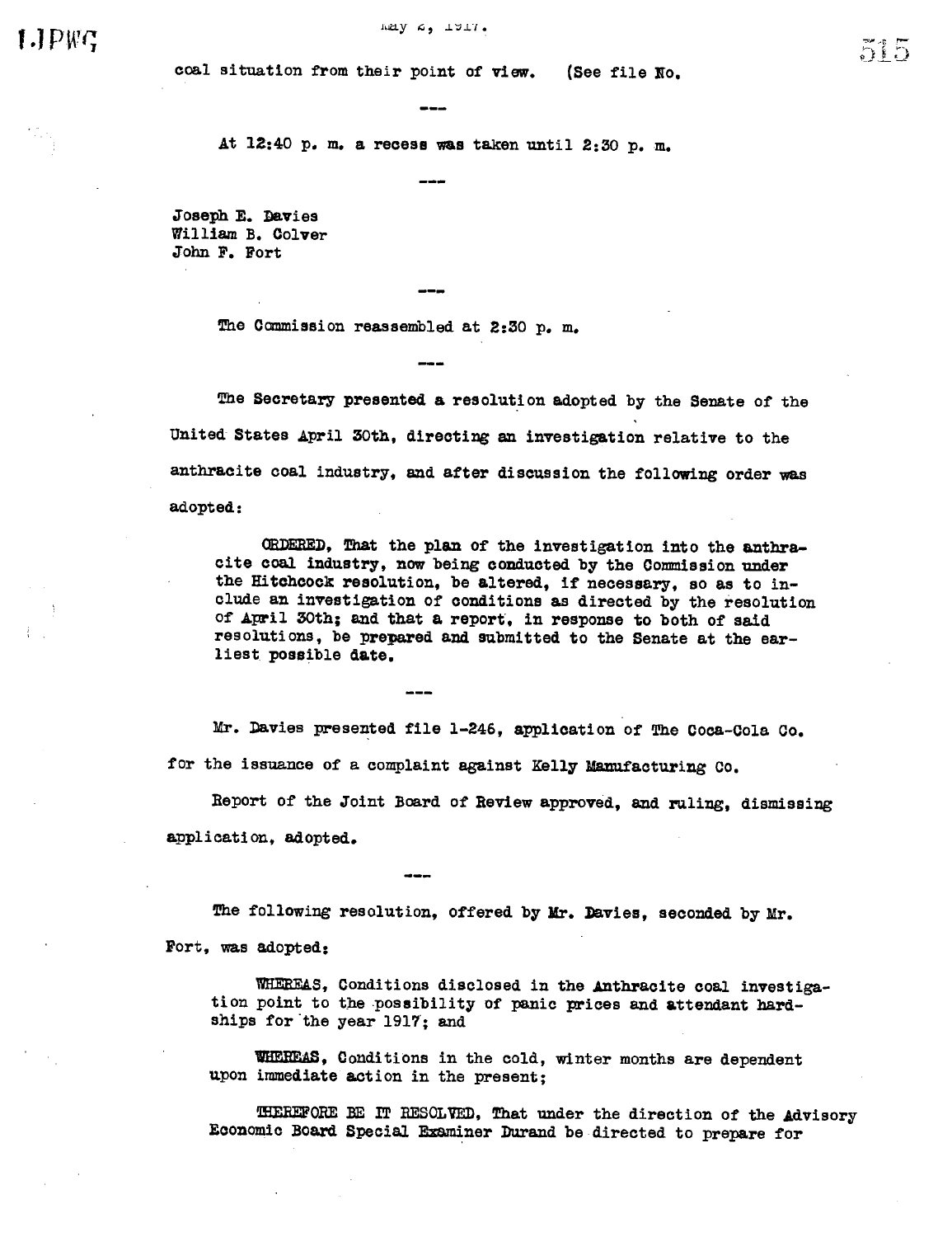#### May 2, 1917.

the Commission material to be used as a public statement, particu-<br>larly to admonish the public against producing panic conditions by hysteria in buying; and, second, that Special Examiner Durand do furnish the Commission a list of representative producers among the railroad companies and the so-called independents, representative wholesalers, jobbers and retailers, which list may be available for the forming of a committee who shall be requested to consider the present conditions that exist appertaining to the production, distribution and sale of coal, and make recommendations to the Commission as to the possible remedial action Which can now be projected of either a private or public character or both, which suggestions the Commission is not bound to accept but may have to consider.

Mr. Colver made an oral report of a conference with Mr. H. W. Phelps, Vice President of the American Can Co., in regard to the can situation. The stenographic report of the conference, file  $8517 - 98$  was referred to, and made a part of, Commissioner Colver's report.

The Secretary presented a telegram from the Chamber of Commerce. of Lynn, Massachusetts, in\reference to the closing of certain shoe factories pending the adjustment of certain labor disputes. After discussion a copy of the telegram was ordered referred to the Department of Labor. (File 8840.

The Secretary submitted a letter and resolution from a committee of conferees appointed by the Governors who appeared before the Commission on April 30th and May 1st, in connection with the food investigation.

After consideration the letter and resolution were ordered received, and placed on file. (See file 8823-1.)

On motion of Mr. Fort, it was unanimously voted that interim reports, in connection with the bituminous coal and anthracite coal investigations, be prepared and sent to Congress at the earliest possible moment.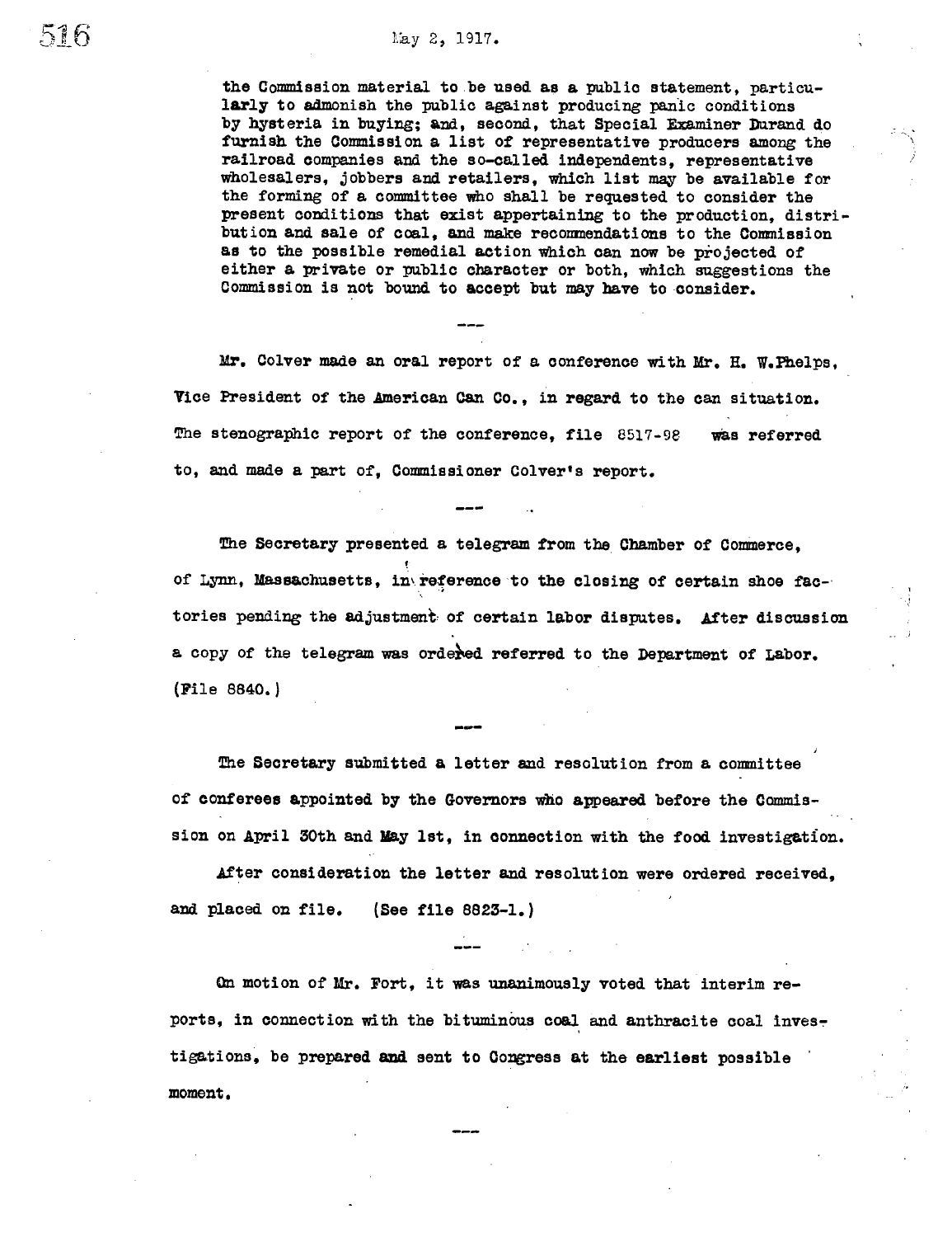### الدحد وم لامتنا May 3, 1917.

Mr. Davies presented file 1-263, application of Buchanan-Daley Co. for the issuance of a complaint against United States Gypsum Co., American Cement Plaster Co., and Wasem Plaster Co.

Report and resolution of the Joint Board of Review, recommending dismissal of application, adopted.

ORDERED, that the salary of J. O. Hoover be increased from \$1320 to \$1500 per annum, the same to be effective as of May 16, 1917.

ORDERED, That the salary of W. J. Hoover be increased from \$1200 to \$1500 per annum, the same to be effective as of May 16, 1917; and also, that the said Hoover be placed on the permanent roll of employees.

Thereupon, at the hour of 6:00 p. m., the Commission adjourned to meet Thursday, May 3, 1917, at 10:30 a.

Leting Chairman.

Attest:

D

Secretary.

MEETING OF THE FEDERAL TRADE COMMISSION

May 3, 1917, 10:30 a. m.

Joseph E. Davies, Acting Chairman William B. Colver John F. Fort

(Mr. Harris conducting bituminous coal hearings in Chicago.)  $[File 8508-597-2.]$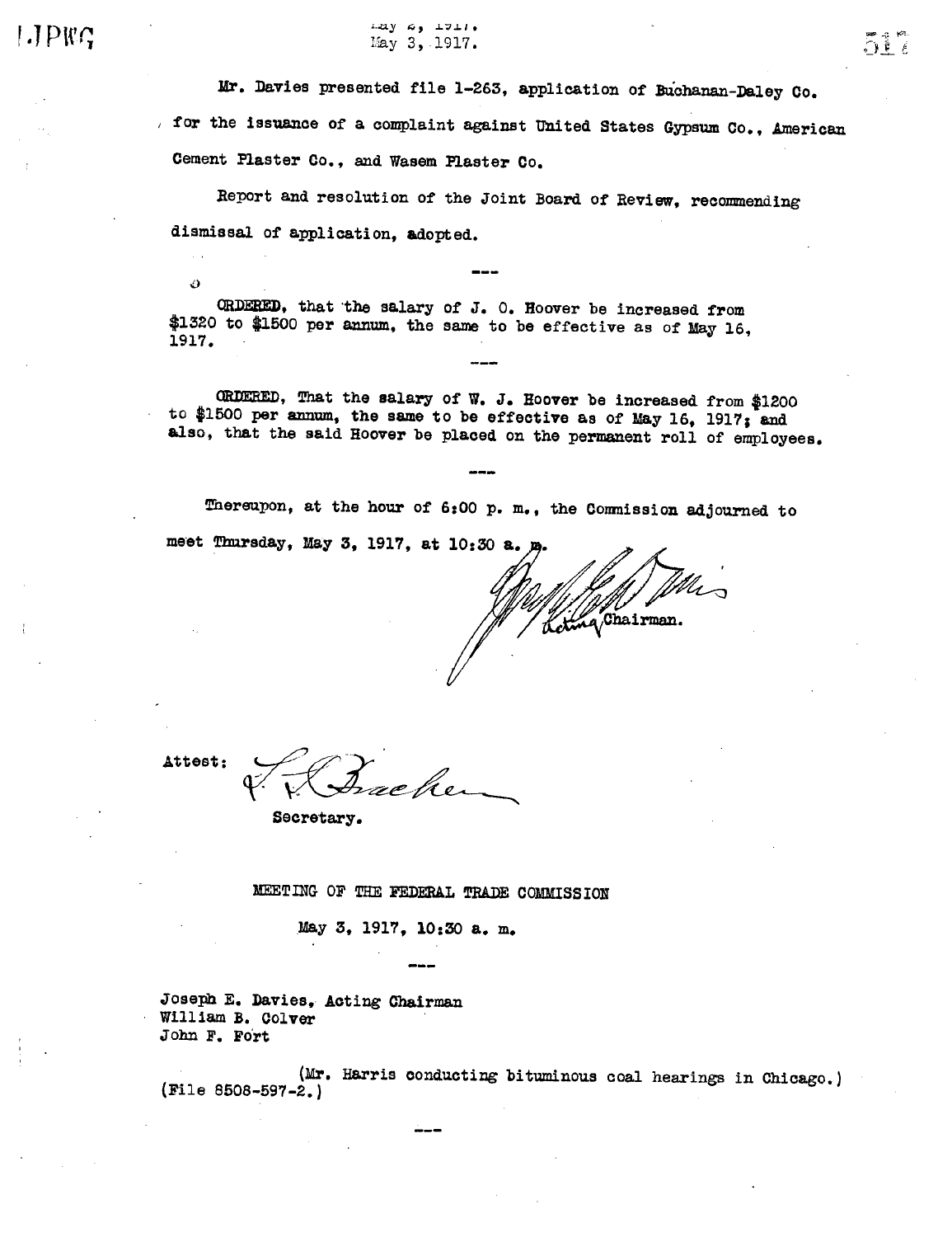The Commission held an informal conference with the following

representatives of the anthracite ooal operators:

Mr. W. J. Richards, President, Philadelphia & Reading Coal and Iron Co.

Mr. J. D. Reynolds, Attorney for Philadelphia & Reading Coal and Iron Co., and Lehigh & Wilkesbarre Coal Co.

Mr. Samel D. Warriner, President, Lehigh Coal & Navigation Co. 0:)

Mr. C. F. Huber, President, Lehigh & Wilkesbarre Coal Co.

Mr. E. W. Parker, Anthracite Bureau of Information.

Messrs. Walker, Durand, and Smelser were in attendance at this con-

ference.

The following resolution was unanimously adopted:

WHEREAS, The Federal Trade Commission recognizes the urgent need of men by the Government for special services during the existing war, therefore be it

RESOLVED That in so far as not incompatible with existing law all employees of the Federal Trade Commission entering the military, naval or other special service of the Government expressly for the present war service shall be considered as on leave with pay from the Commission not exceeding thirty days in any calendar year; Be it further

RESOLVED That the resolution adopted by the Commission on March 26, 1915 , be and the same is hereby suspended as to such employees with regard to their respective leaves with pay; Be it further

RESOLVED That so far as not incompatible with existing law all employees of the Federal Trade Commission entering the military, naval or other special service of the Government expressly for the present war service, in addition to leave with pay, shall, after the expiration of their respective periods of leave with pay be considered as on leave without pay from the Commission without loss of status during the continuance of such service.

ORDERED, That Thomas H. Claffey, an employee of this Commission, be granted leave, without pay, to July 31, 1917.

Thereupon, at the hour of 1:00 p. m., the Commission adjourned

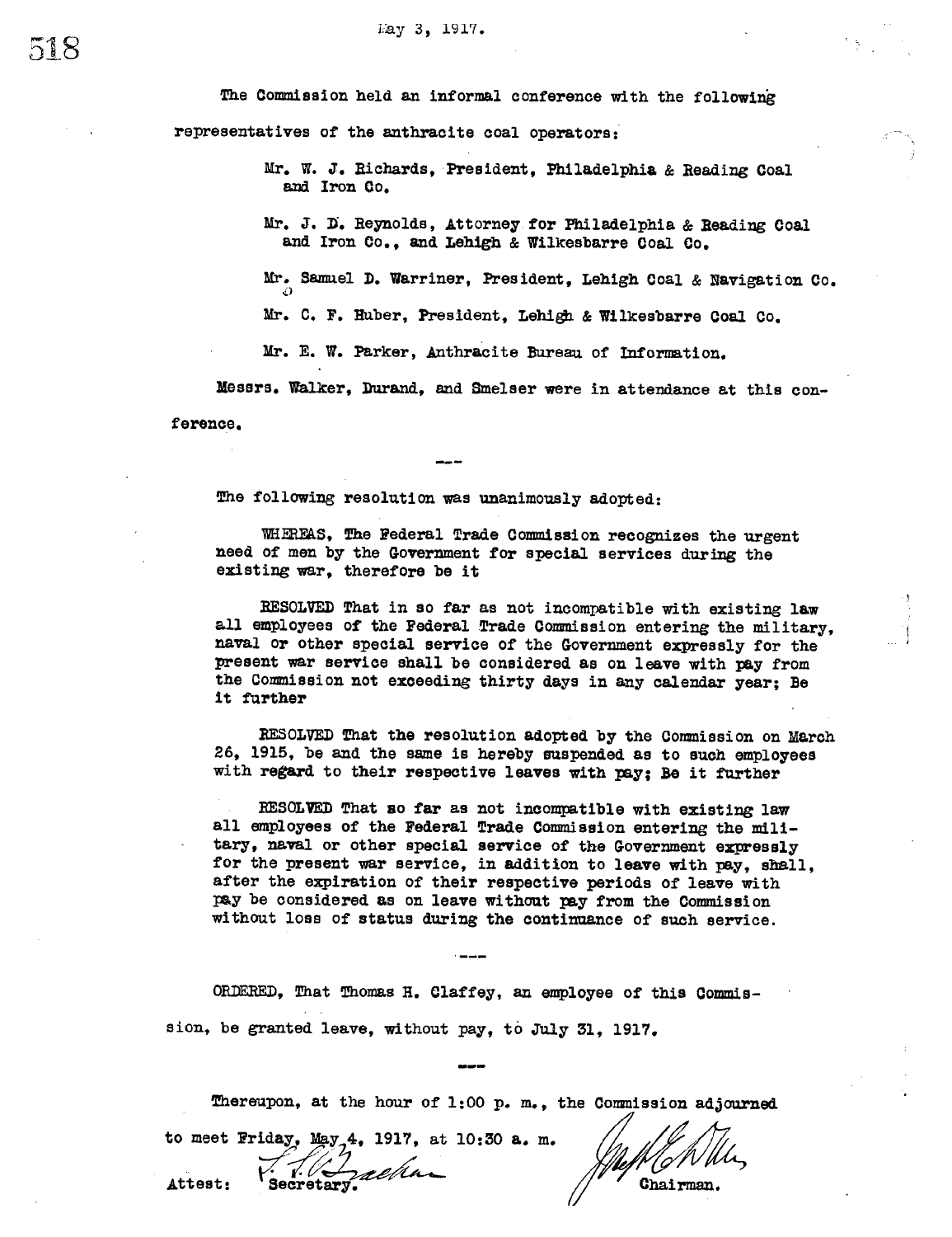51 '

May 4, 1917. No meeting held. May 5, 1917. May  $6, 1917.$ Xo meeting held. Sunday.

MEETING OF THE FEDERAL TRADE COMMISSION

May 7, 1917, 10:30 a. m.

William J. Harris, Chairman Joseph E. Davies William b. Colver John F. Fort

A letter dated by 7th, replying to a commication from Mr. P. T. Dodge, President of the International Paper Company, bearing date of May 4th, was approved, and ordered miled. (8813-1-28. )

It was ordered that file 1-312, application of Edwin M. Freeland for the issuance of a complaint against Thomas A. Edison, Inc., be transferred to Chairman Harris.

A letter from Mr. Isidor Jacobs , of San Francisco , Caifornia, dated March 27, 1917, to Mr. Francis J. Heney, was presented and referred to the Docket Division.

The findings and order of the Federal Trade Commission disposing of the case of the Commission v. the A. B. Dick Company of New Jersey et al., were further considered, and after discussion were referred to Mr. Colver for revision, and report.

The following resolution, offered by Mr. Davies, was unanimously adopted: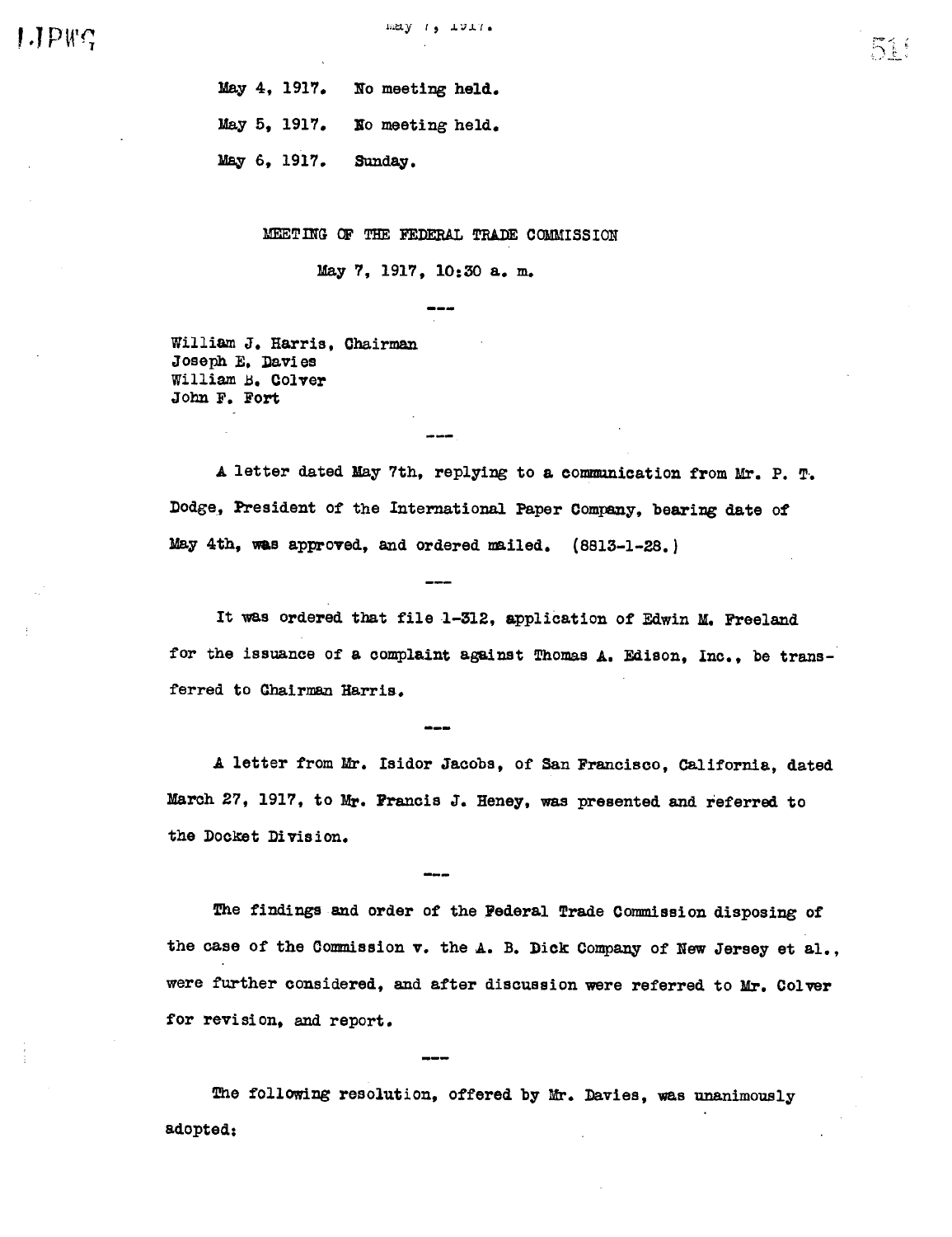## hay 7, 1917.

RESOLVED: That in connection with the anthracite coal inquiry, a Commssioner be appointed to confer with the Committee on Transportation of the National Council of Defense, wi a view to coordinating our information with their action in the facilitating of moving coal for the relief of the present situation.

..n

 $\Delta \sim 10$ 

The Chairman named Mr. Fort, as a committee of one, to carry out the intent of the above resolution.

The following resolution, offered by Mr. Davies, was unanimously adopted:

RESOLVED: That the retail coal dealers of Washington. D. C., be called in to confer with the Commission with reference to retail coal prices and conditions in the District of Columbia.

The following resolution, offered by Mr. Davies, was unanimously

adopted:

WHEREAS, conditions with reference to the manufacture and sa1e of newprint paper on the Pacific Coast are different in many aspects from that which has been the subject of inquiry thus far, and

WHEREAS, there are numerous complaints of unfair practices with reference thereto in the Western and Pacific Coast States,

BE IT RESOLVED, that for this purpose Francis J. Heney be and is hereby appointed as an examiner of the Commission.

BE IT RESOLVED, that Special Attorney and Examiner Francis J. Heney be directed to undertake an investigation of this situation, and be authorized to do those things necessary thereto, and to report to the Commission as soon as he may be able.

The following resolution was unanimously adopted:

WHEREAS, by virtue of the authority granted to and conferred upon the Federal Trade Commission by the Act of Congress approved September 26, 1914, (38 Stat., 717), and particularly by paragraphs  $n a n$  and  $n c n$  of section 6 of said Act, the Commission has power:

to gather and compile information concerning, and to investigate from time to time the organization, business, conduct, practices, and management of any corporation engaged in commerce:

and

whenever a final decree has been entered against any defendant cor-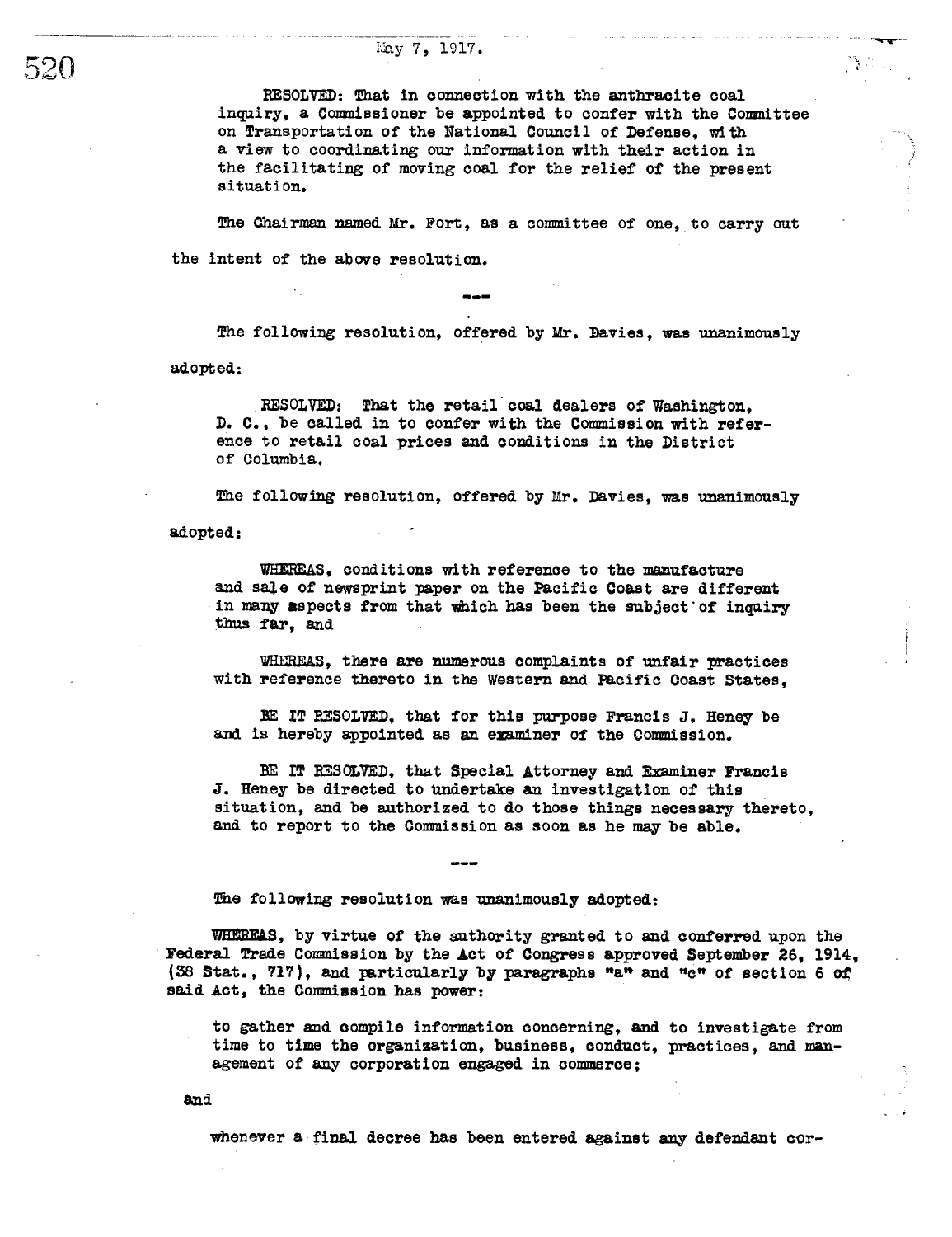poration in any suit brought by the United States to prevent and restrain any violation of the antitrust Acts, to make investigation. upon its own initiative, of the manner in which the decree has been or is being carried out;

and

WHEREAS, by Senate Resolution No. 457, adopted September 28, 1914. the Commission was further empowered and directed to investigate:

the relation existing among the several branches or companies into which the Standard Oil Company was resolved at the time of its dissolution; the relation between the producing, purchasing, transporting, and refining agencies of the several branches or companies into which the Standard Oil Company was resolved, and the methods and practices of such agencies towards independent producers, transporters, and refiners of oil; and the control of the price of crude oil and its refined products;

Now, therefore.

BE IT RESOLVED, That the Commission conduct an investigation of the matters referred to in said Senate Resolution No. 457. pursuant thereto; and into the organization, business, conduct, practices, and management of the Standard Oil Company and of the several branches or companies into which it was resolved at the time of its dissolution, and of the manner in which the decree of dissolution of said Standard Oil Company has been or is being carried out, pursuant to said paragraphs "a" and "c" of section 6 of said Act of September 26, 1914.

At 12:30 p.m. a recess was taken until 3 p.m.

William J. Harris. Chairman Joseph E. Davies William B. Colver John F. Fort

The Commission reassembled at 3 o'clock p. m.

The draft of a letter, in reply to a letter dated May 4, 1917, received from John Barton Payne, attorney for Alexander Smith, and others, in reply to the Commission's inquiry as to whether or not the news-print paper manufacturers intended to carry into effect the award of the Commission as to the price of news-print paper, was approved, and letter ordered mailed.  $[$  File 8359-1-1.]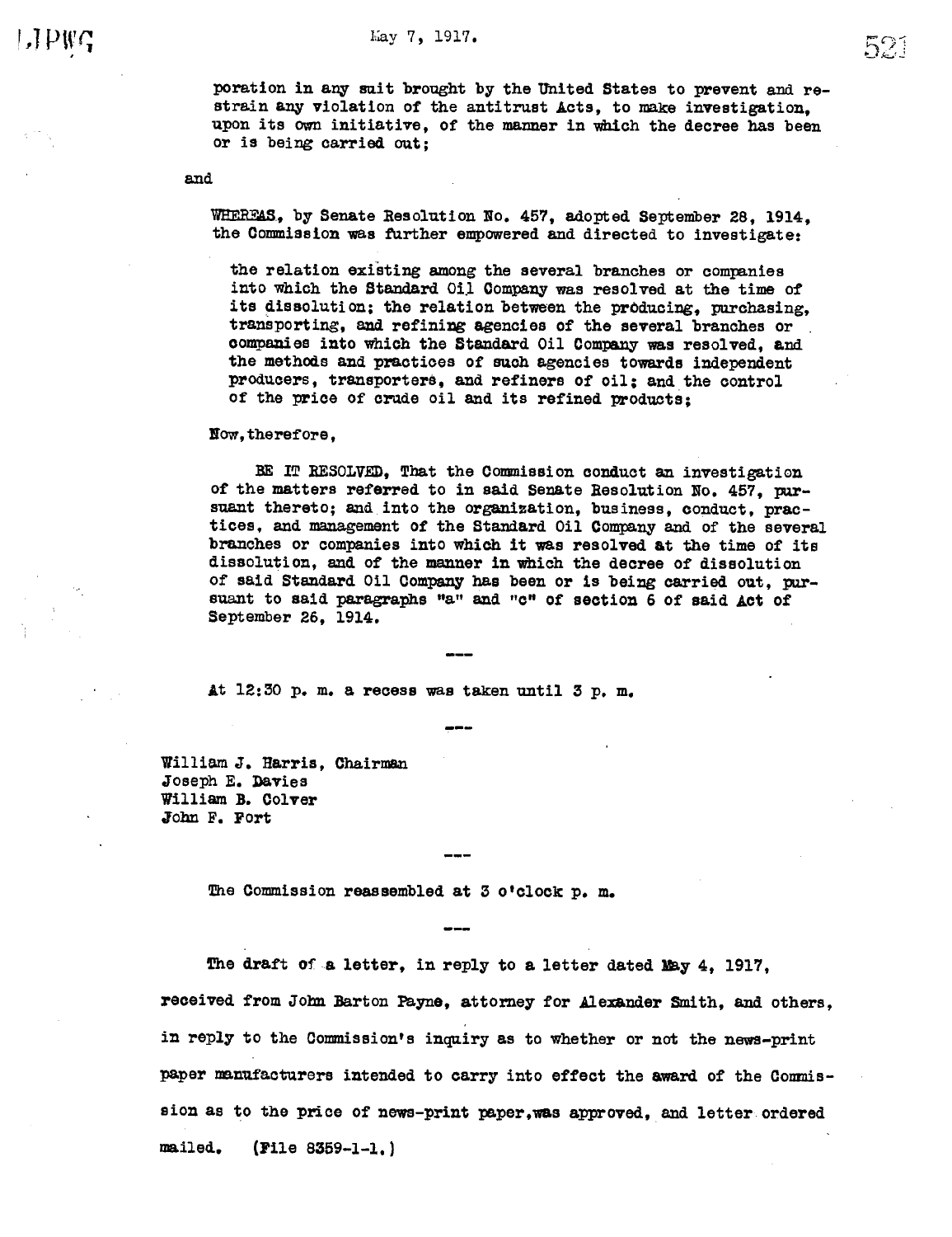## May 7, 1917.

A letter, dated May 5, 1917, from Mr. E. H. Mason, President of the National Bank of Brunswick, Georgia, and addressed to Mr. Harris, alleging manipulations by Wilson & Company affecting the price of rice, was presented, and after discussion the Secretary was instructed to request an official of Wilson & Co. to appear before the Commission Thursday afternoon, May tenth, 1917.

A letter dated May 3d, from the Belgo-Canadian Paper Co., in regard to car shortage, was presented, and same referred to Mr. Heney for attention. (File 8815-1.)

Thereupon, at the hour of 6:30 p. m., the Commission adjourned to meet Tuesday, May 8th, 1917, at 10:30 a. m.

 $\mathcal{U}^{\mathcal{M}^{\mathcal{N}}}$ ohairman.

Attest:

Secretary.

May 9, 1917. No meeting held.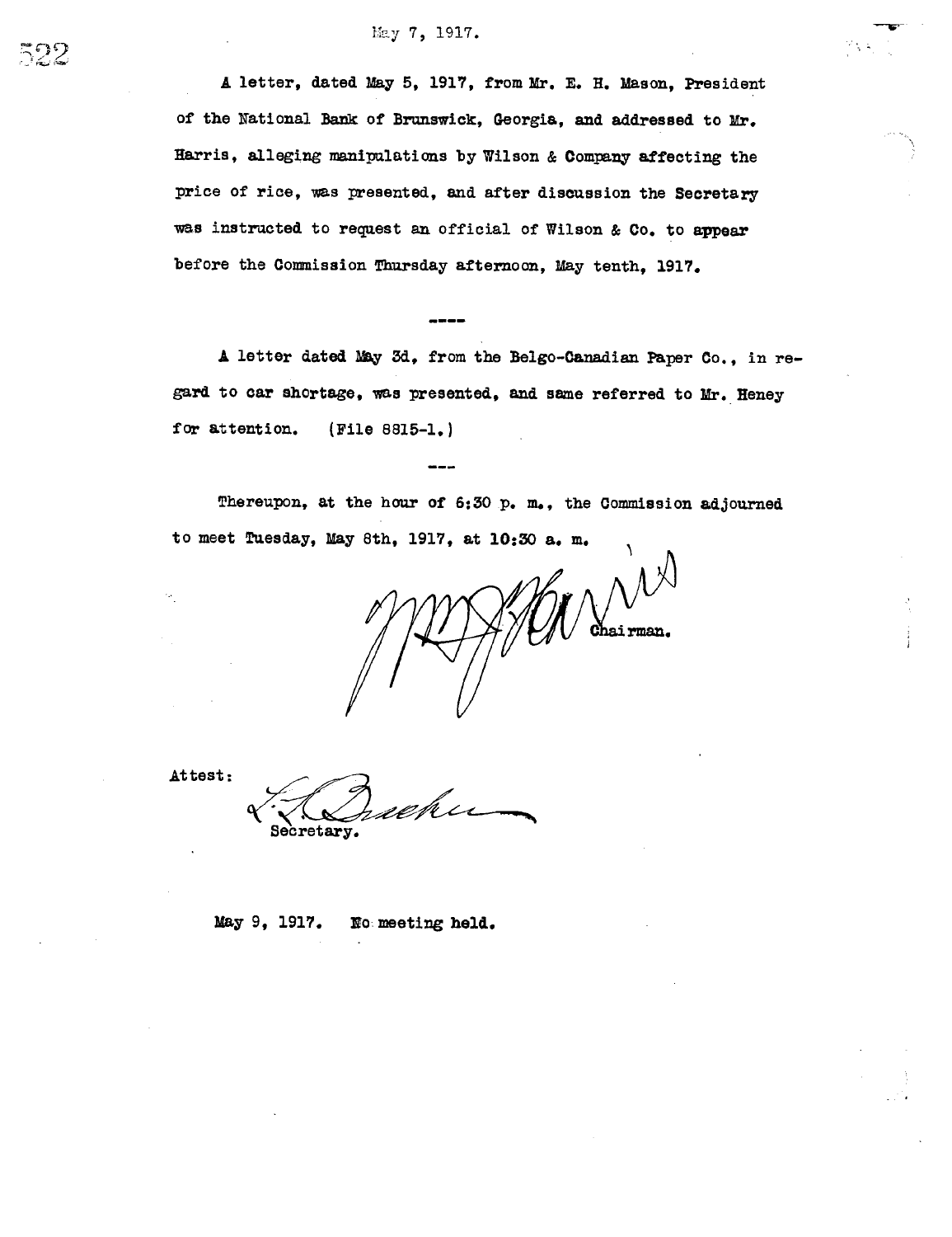#### MEETING OF THE FEDERAL TRADE COMMISSION

May 10, 1917, 2:30 a. m.

William J. Harris, Chairman William B. Colver John F. Fort

(Mr. Davies in New York on official business.)

Mr. V. D. Skipworth, Vice President of Wilson & Co., Chicago, appeared before the Commission in response to our telegraphic request, and presented facts in reference to the report that his company, and other meat packers, were dealing in rice. (See file No.

Messrs. S. D. Warriner and E. W. Parker appeared before the Commission and discussed.

Thereupon, at the hour of 3:30 p. m., the Commission adjourned to meet Friday, May 11, 1917, at 10:30 a. m.

WW  $\frac{1}{2}$ 

Attest:

Inaebur

Secretary.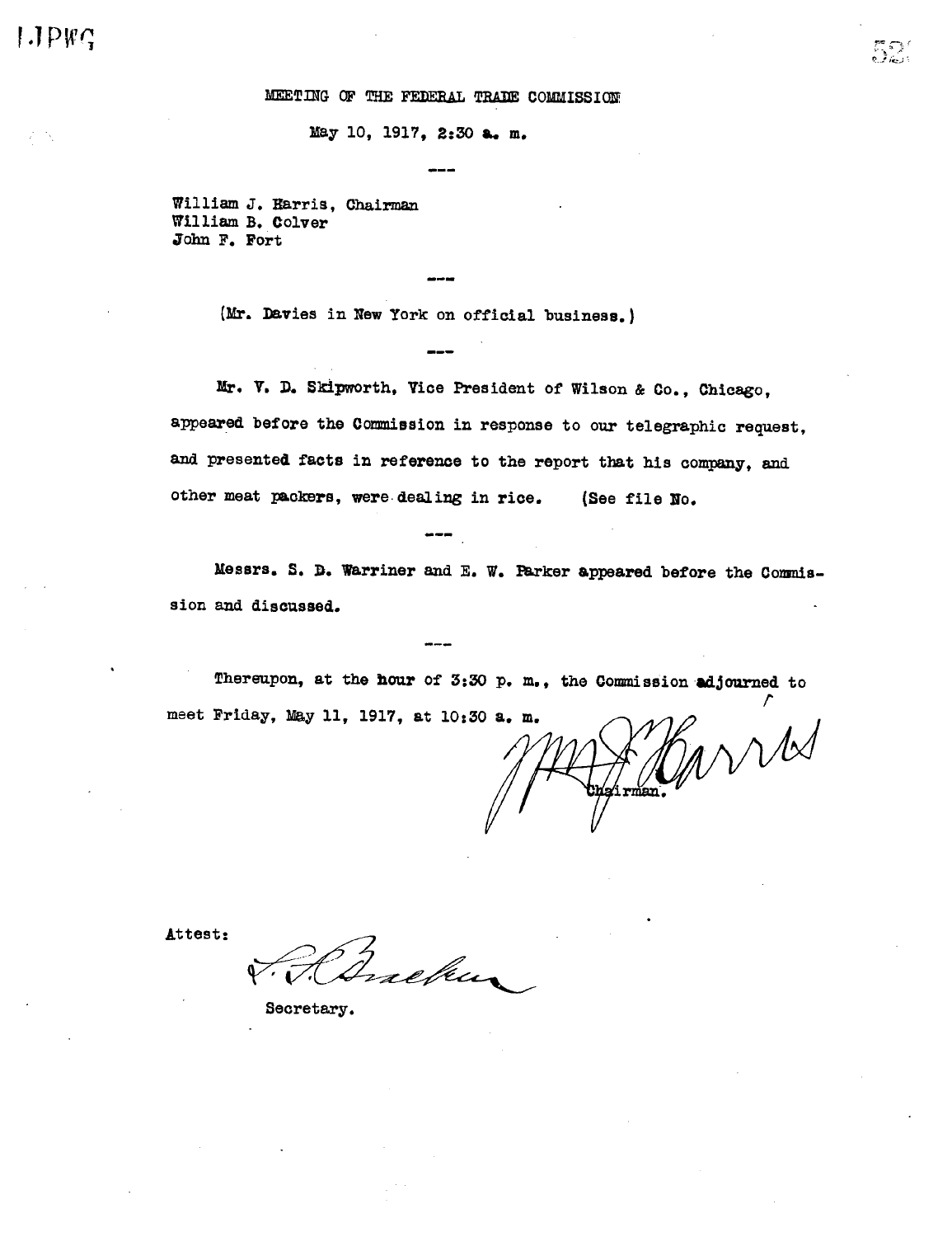#### MEETING OF THE FEDERAL TRADE COMMISSION

## May 11, 1917, 10:30 a. m.

William J. Harris, Chairman William B. Colver John F. Fort

(Mr. Davies in New York on official business.)

Telegram from Dr. Haney, stating that the Standard Oil Company of New Jersey had declined to grant access to its books and records, and that it desired a conference before finally deciding whether the books and papers desired would be submitted for inspection, was presented, and after discussion it was unanimously agreed to instruct Dr. Haney to return to Washington for a conference with the Commission.

At 11:00 o'clock a. m. the meeting of the Commission was adjourned.

William J. Harris, Chairman William B. Colver John F. Fort

The Commission met at 11:15 s. m. with a number of independent coal operators, who discussed the anthracite coal situation from their point of view. (See file No. 8508-599.)

At 1:30 p.m. a recess was taken until 2:30 p.m.

William J. Harris, Chairman William B. Colver John F. Fort

The Commission reassembled at 2:30 p.m., and resumed their confer-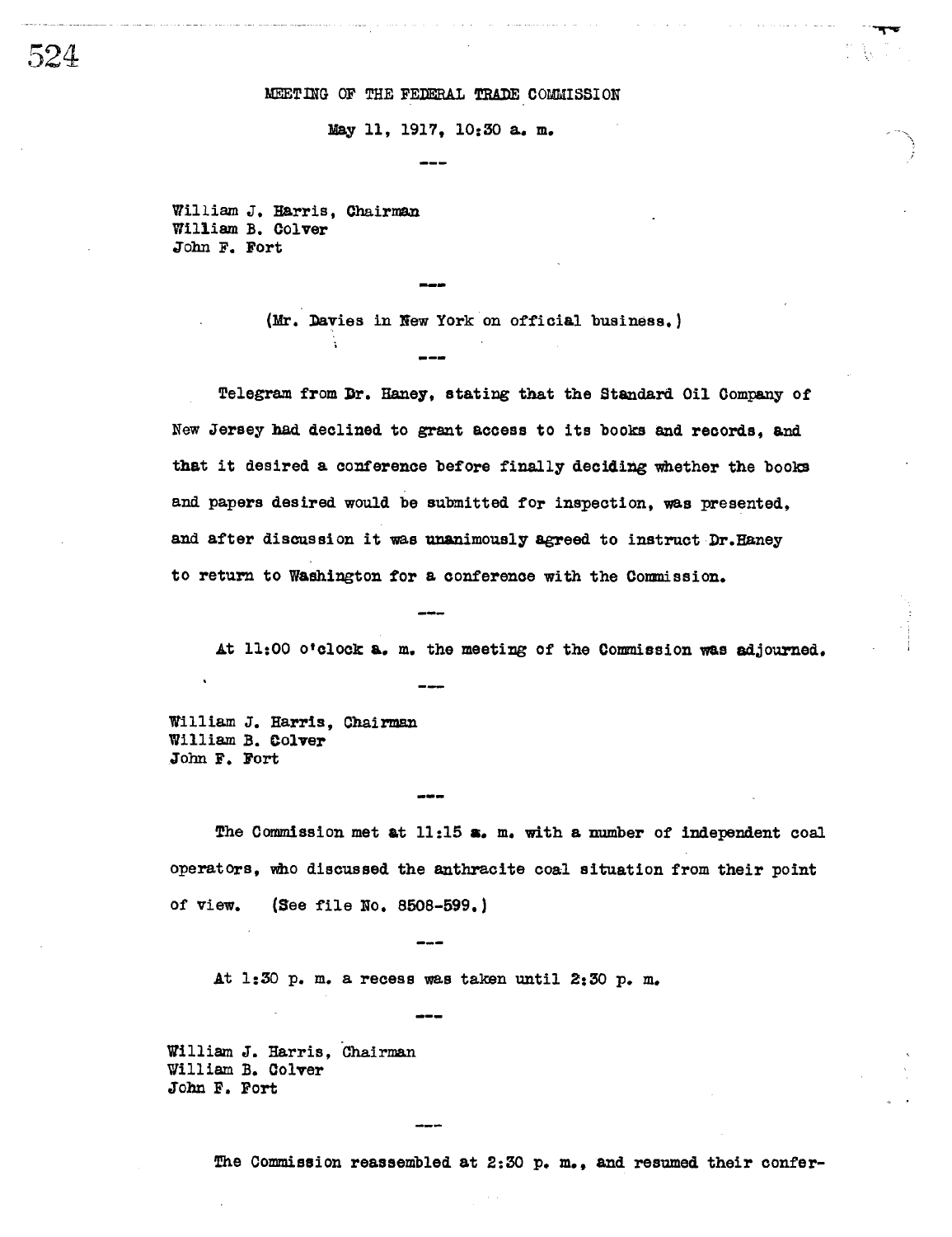Fay II, IMIT. May 14, 1917.

ence with the independent anthracite coal operators. (File 8508-599.)

Thereupon, at the hour of 6:00 p. m., the Commission adjourned to meet Monday, May 14, 1917, at 10:30 a. m.

(Mr. Davies in New York on official business.)

WUS hairman.

Attest:

Secretarv

May 12, 1917. No meeting held. May 13. 1917. Sunday.

MEETING OF THE FEDERAL TRADE COMMISSION

May 14, 1917, 10:30 a. m.

William J. Harris, Chairman Joseph E. Davies William B. Colver

A letter from Hon. F. W. Taussig, Chairman of the Tariff Commission, dated May 3, 1917, addressed to Chairman Harris, in reference to the Commission's beet sugar report, was considered, and after discussion it was unanimously agreed to transmit to the Tariff Commission all of the Commission's data relating to the beet-sugar industry, including the tariff chapter, together with a statement that it is not the intention of the Commission to continue the investigation further in reference to tariff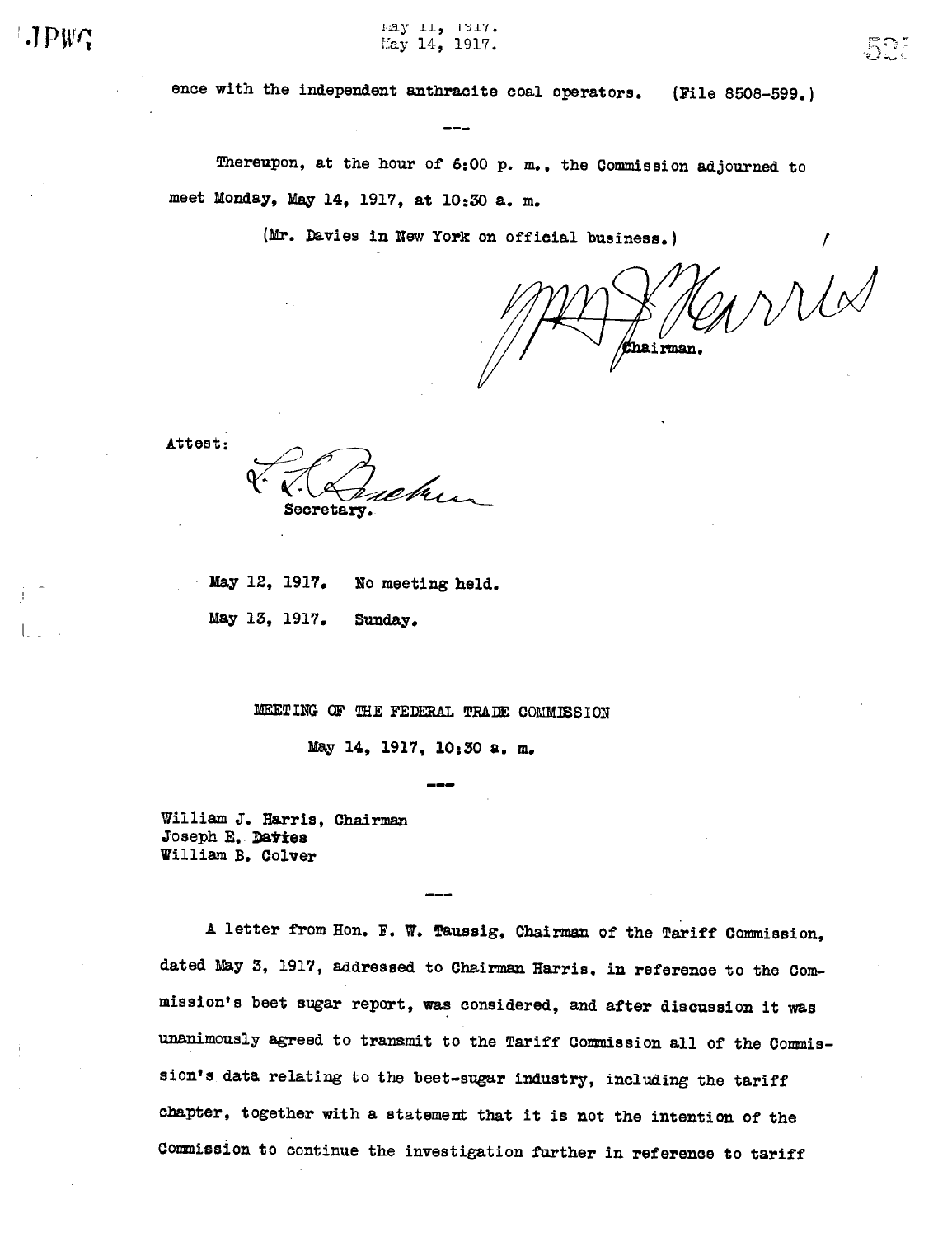(See file No. 8115-22.) matters.

A form of letter, transmitting the beet sugar report to Congress. was presented, and after some minor changes. approved.

 $\mathcal{A}^{\mathcal{A}}$  , and  $\mathcal{A}^{\mathcal{A}}$ 

The following resolution, offered by Mr. Colver, in reference to an investigation of certain phases of the beet sugar industry, was adopted:

RESOLVED: That Dr. R. E. Jones, of Ft. Morgan, Colorado, be invited by wire to submit a complete statement of the facts in the matter of the present situation of the beet sugar industry, especially as to whether unfair practices are now in operation. (See file No. 1-370.)

Mr. Heney was present at the meeting and presented a lettter, bearing date of May 12, 1917, from Mr. P. T. Dodge, President of the International Paper Company, in reference to carrying into effect the award of the Commission in regard to the price to be charged for newsprint paper.

After some discussion the matter of preparing a reply to such letter was referred to Mr. Heney.

At 12:45 p.m. a recess was taken until 2:00 p.m.

William J. Harris, Chairman Joseph E. Davies William B. Colver John F. Fort

The Commission reassembled at 2:00 p. m.

Mr. W. M. Ritter, of Washington, D. C., together with Judge Boyle. of Kansas City, and a number of representatives of the Hardwood Manufacturers' Association of the United States, appeared before the Commis-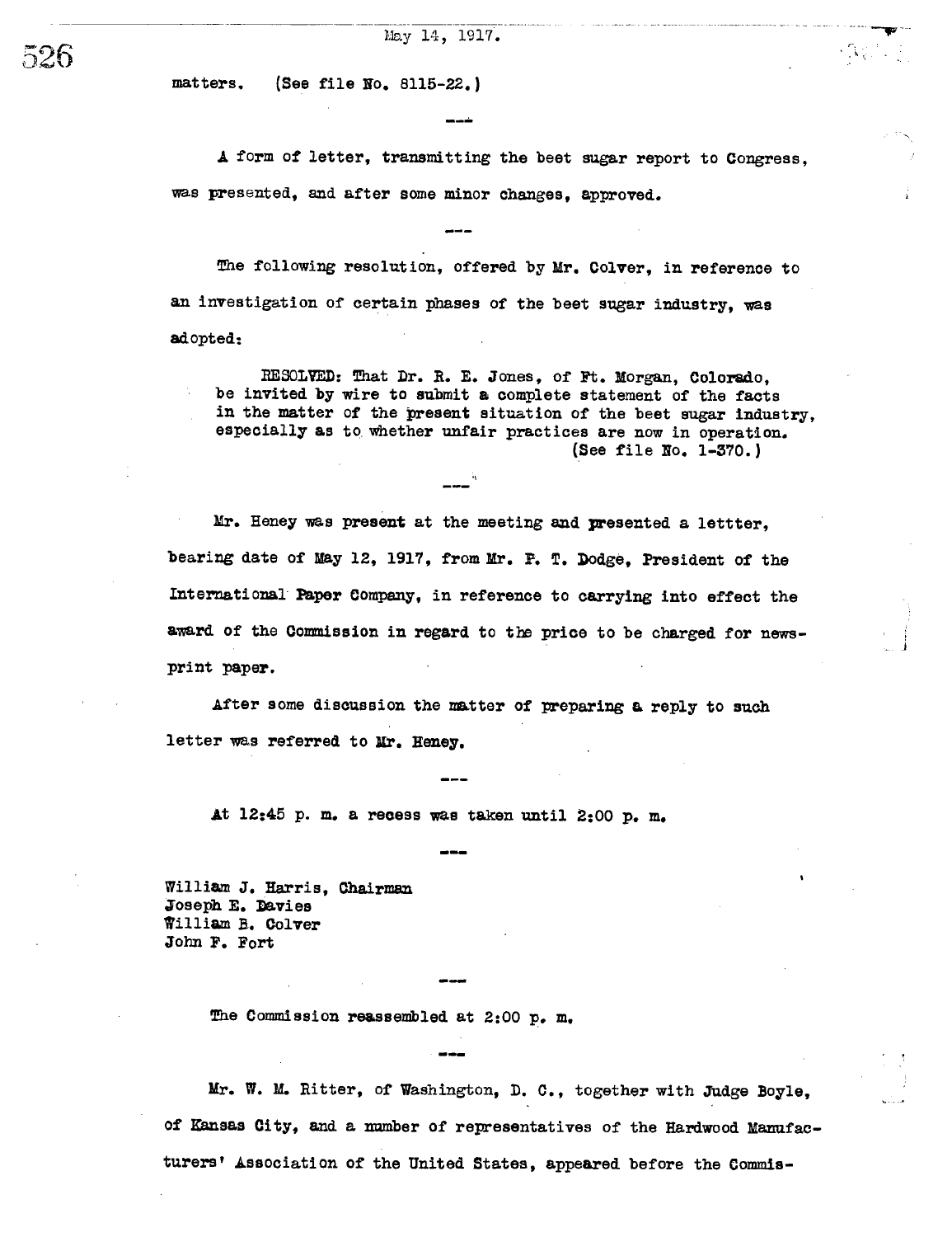$\mathsf{LIPWG}$ 

Eay 14, 1917. May 15, 1917.

sion, and presented certain facts with reference to the hardwood lumber industry. (See file No. 8517-105.)

The findings and order in the complaint of the Federal Trade Commission v. A. B. Dick Co. of New Jersey, et al., was reported back by Commissioner Colver, and considered by the Commission and members of the legal staff. $^{0}$ 

Thereupon, at the hour of 6 p.m., the Commission adjourned to meet Tuesday, May 15, 1917, at 10:30 a. m.

Chairman.

Attest:

Secretary.

MEETING OF THE FEDERAL TRADE COMMISSION

May 15, 1917, 10:30 a. m.

William J. Harris, Chairman Joseph E. Davies William B. Colver John F. Fort

The matter of granting a hearing to officials of the Standard Oil Company of New Jersey, before insisting upon an inspection of the books and papers of that company, at its offices, in connection with the general oil investigation, was called up, and upon motion it was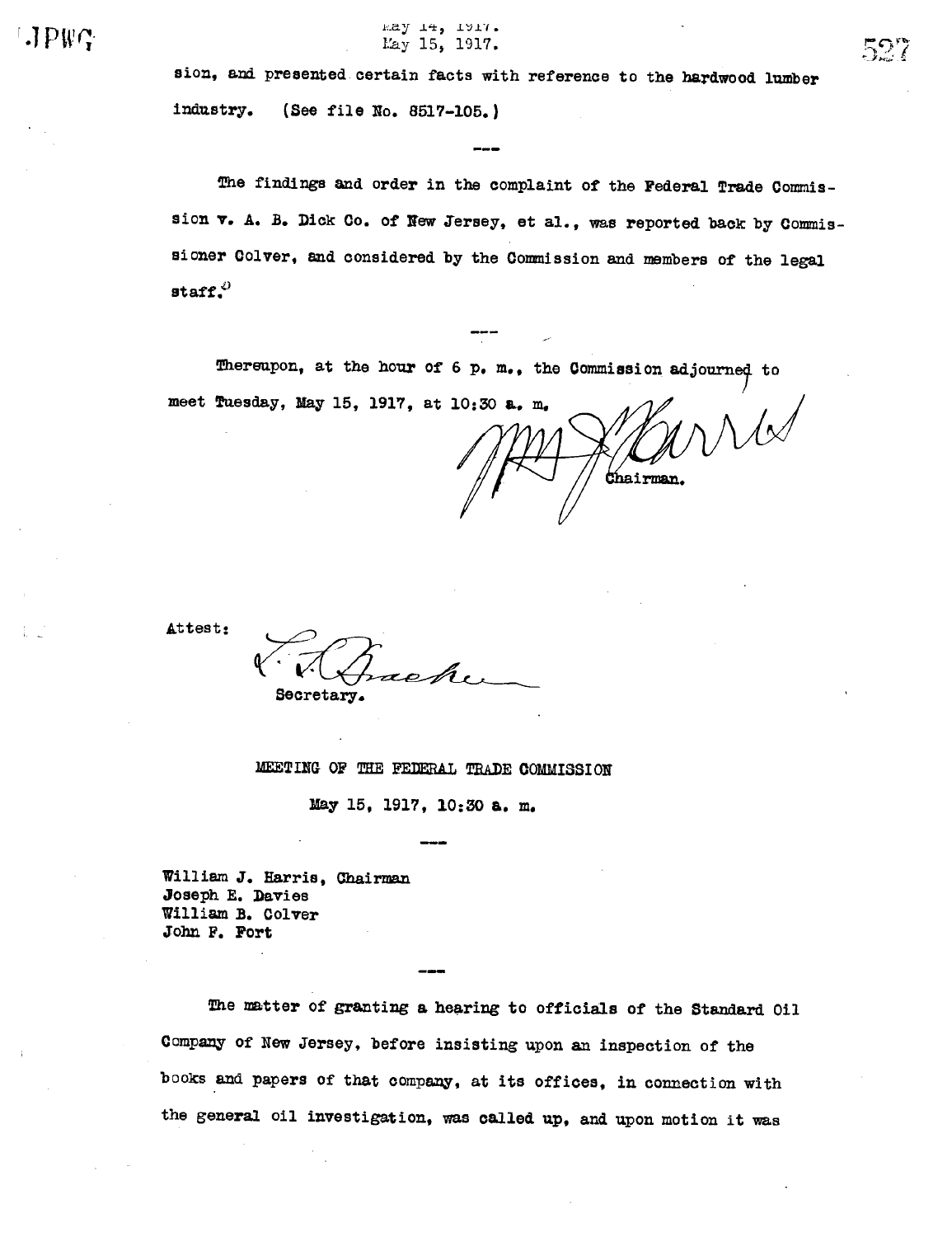#### may 10, TATI.

Z)

agreed that on account of the conditions growing out of the war, and the fact that certain officials of the Standard Oil Co. of New Jersey are engaged in matters connected with the national defense, that a hearing be granted to said company before proceeding with such inspection of its books and papers, and that the date for such hearing be arranged by the Secretary for May 24th, 1917.

Upon motion of Mr. Davies, the regular order of business was suspended, and General Ayleshire appeared before the Commission as a representative of the Council of National Defense, and asked that someone from the Commission be detailed to serve as a member of a committee to act in connection with the Committee on Munitions, of the National Council of Defense, in disposing of mumerous requests for information, and other matters, now accumulating in the offices of the Council of National Defense. After discussion the Secretary was directed to assign Mr. Carlos C. Houghton, a representative of the Commission, to act upon such committee.

The matter of the organization of the Commission was called up, and after discussion was referred to Messrs. Harris and Colver as a committee.

Thereupon, at the hour of 1:00 p. m., the Commission adjourned to meet Wednesday, May 16, 1917, at 10:30 a. m. Chairman. Attest: Secretary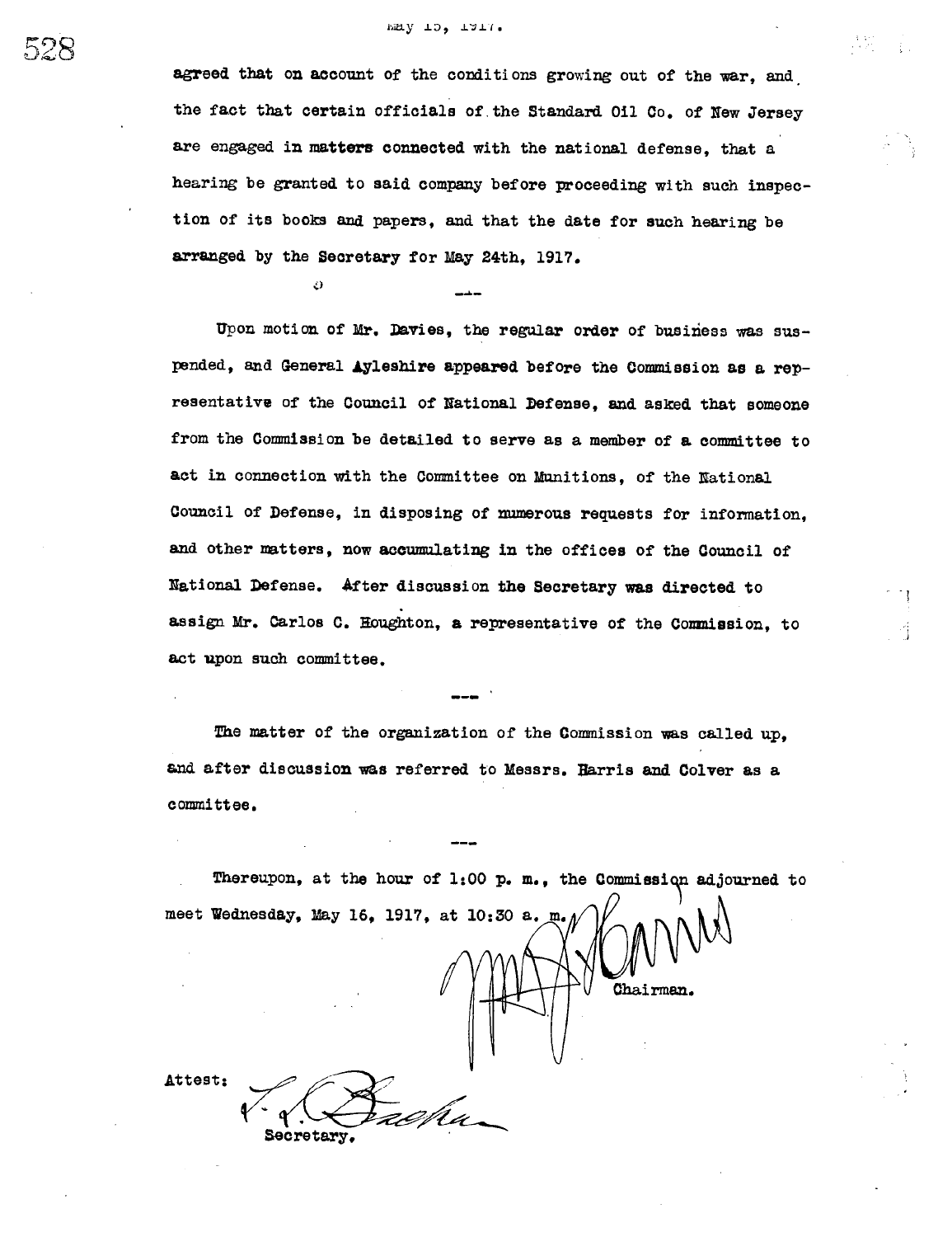#### MEETING OF THE FEDERAL TRADE COMMISSION

May 16, 1917, 10:30 a. m.

William J. Harris. Chairman Joseph E. Davies William B. Colver John F. Fort

Mr. Colver called up the matter of reassigning cases heretofore referred to Mr. Parry, and after discussion the Secretary was ordered to refer such cases to the present Commissioners, in rotation, and to assign new cases, which in the ordinary course would go to a fifth Commissioner, in the regular way.

Mr. Davies presented a report regarding analleged method used by the Crescent Baking Powder Company, of Seattle, Washington, to maintain prices.

Referred to the Docket Division for attention as an application for complaint.

Commissioner Fort reported that The Pictorial Review Company had brought suit in the United States court, in New York City, against The Curtis Publishing Company, for an injunction against alleged violations of the Clayton Act, involving the questions now before the Commission between such parties, and that the matter would be argued before the court at an early date. It was agreed that Mr. C. H. McDonald be authorized to go to New York, attend the hearing of arguments, and to keep in touch with the issue and results of that case.

Mr. Colver reported in the matter of file 1-222, application of the Pan-American Trading Company, New York, for the issuance of a com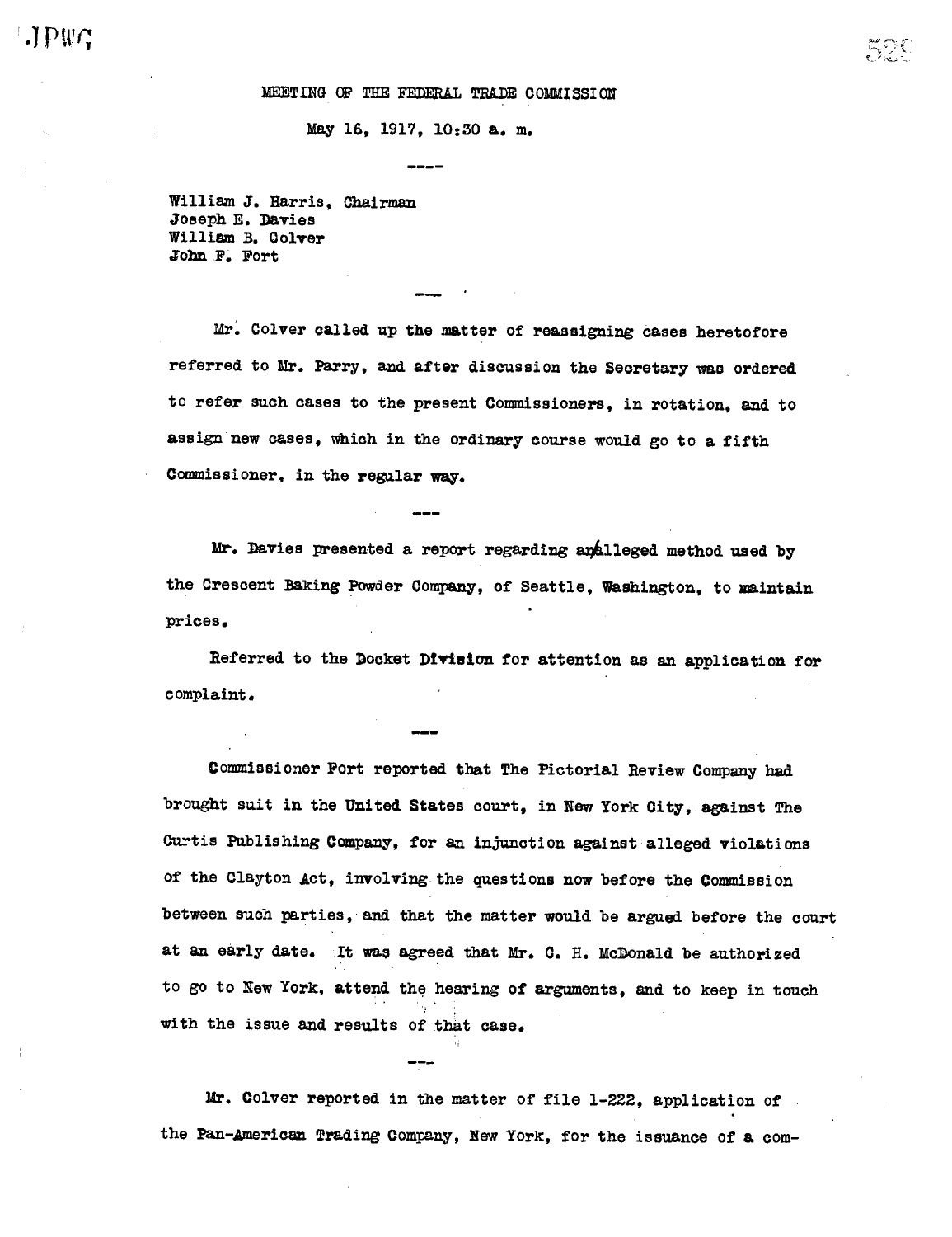plaint against Pan-American Trading Company, New Orleans, La.

Report of Joint Board of Review approved, and resolution, directing dismissal of application. adopted.

Mr. Colver reported in the matter of file 1-281, application of New York Public Service Commission for the issuance of a complaint against Standard Oil Company of New Jersey, Standard Oil Company of New York. and Gulf Refining Company.

Report approved, and resolution, directing dismissal of application, and transmission of papers to the Economic Board, to be made a part of the papers and records of the general oil investigation; and further, that it be now the policy of the Commission to give information and assistance immediately to public officials wherever possible. adopted.

At 1:00 p.m. a recess was taken until 3:00 p.m.

William J. Harris, Chairman Joseph E. Davies William B. Colver John F. Port

The Commission reassembled at 3:00 p. m.

On motion by Mr. Colver, the following order was adopted:

ORDERED, that file 1-244 and file 1-203 be consolidated and that with them be also consolidated any other case in which the controlling question is an alleged discrimination as to prices paid to sellers of goods and that consolidation cases be prepared for early presentation to the Commission in such form that a definite ruling as to policy governing such cases may be made.

Special Attorney Frncis J. Heney presented for discussion a letter addressed to the International Paper Company, and also a letter from Hon.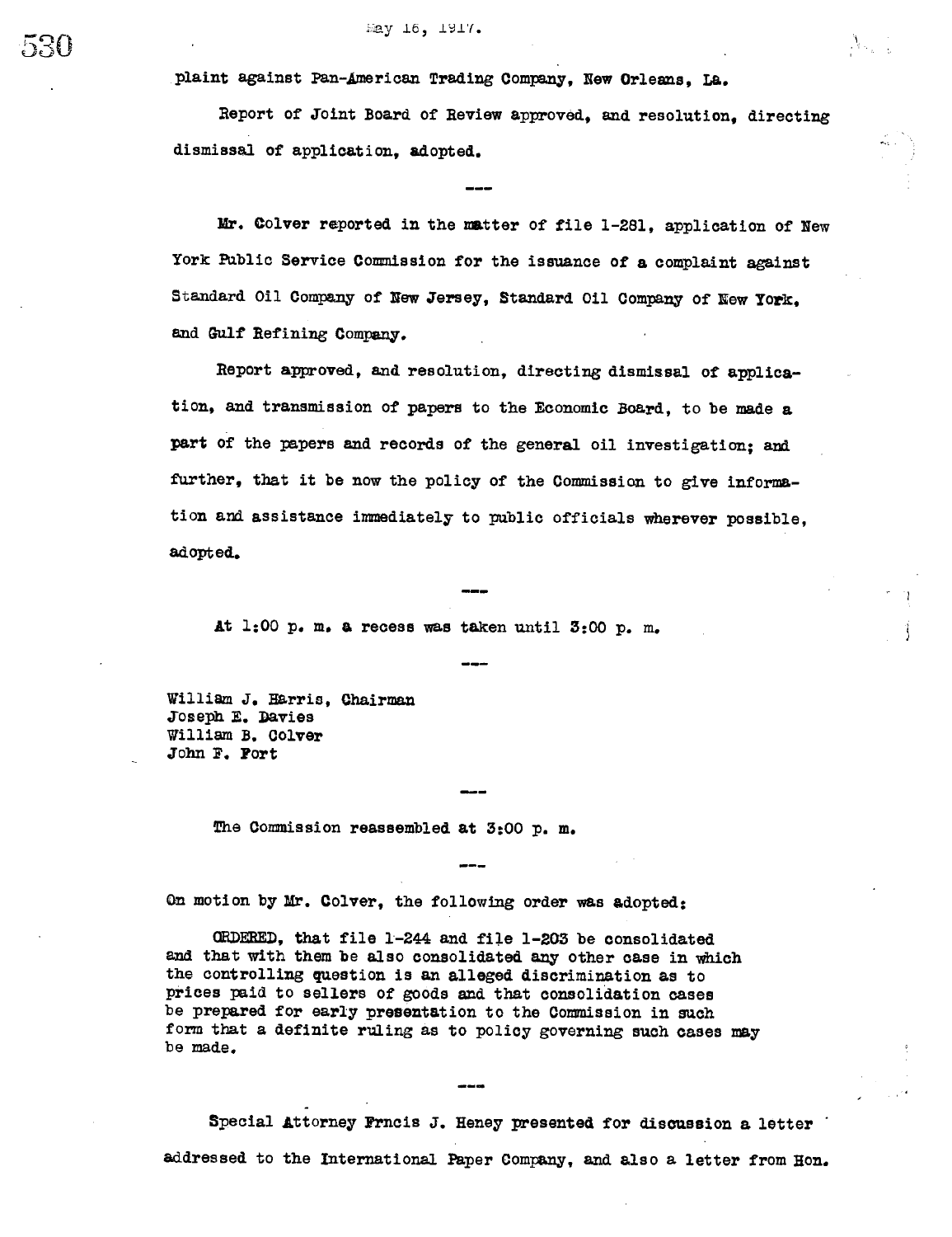$\Box$  PWC

may 10, 1917.

Gilbert H. Montague, (8235-103) attorney for George H. Mead and George Chahoon, dated May 8th, 1917, in connection with the news-print paper question.

The letter to the International Paper Company was discussed, and left with Mr. Heney for redraft and submission.  $(8813 - 1 - 28)$ 

Mr. Colver reported in reference to file 1-129, application of W. W. Turner & Company against MishawakaWoolen Manufacturing Company, and after discussion it was ordered that a complaint be issued against the Mishawaka Woolen Manufacturing Company only.

Mr. Colver reported in reference to file 1-306, application of Monsanto Chemical Works for the issuance of a complaint against General Fire Extinguisher Co., et al.

Report of Joint Board of Review, recommending dismissal of application, approved.

Mr. Colver reported in reference to file 1-265, application of the Pennsylvania Tank Line for the issuance of a complaint against Standard Car Equipment Co., et al.

Report of Joint Board of Review approved, and resolution, directing the issuance of a formal complaint, adopted.

Mr. Colver reported in reference to file 1-68, application of California Canneries Co. for the issuance of a complaint against The American Can Company and the California Fruit Canners' Association.

Report of Joint Board of Review, recommending that application against the California Fruit Canners' Association be dismissed, and that a formal complaint be issued against The American Can Company, approved.

> CRDERED: That Mr. Joseph H. Claffey be appointed Clerk to a Commissioner.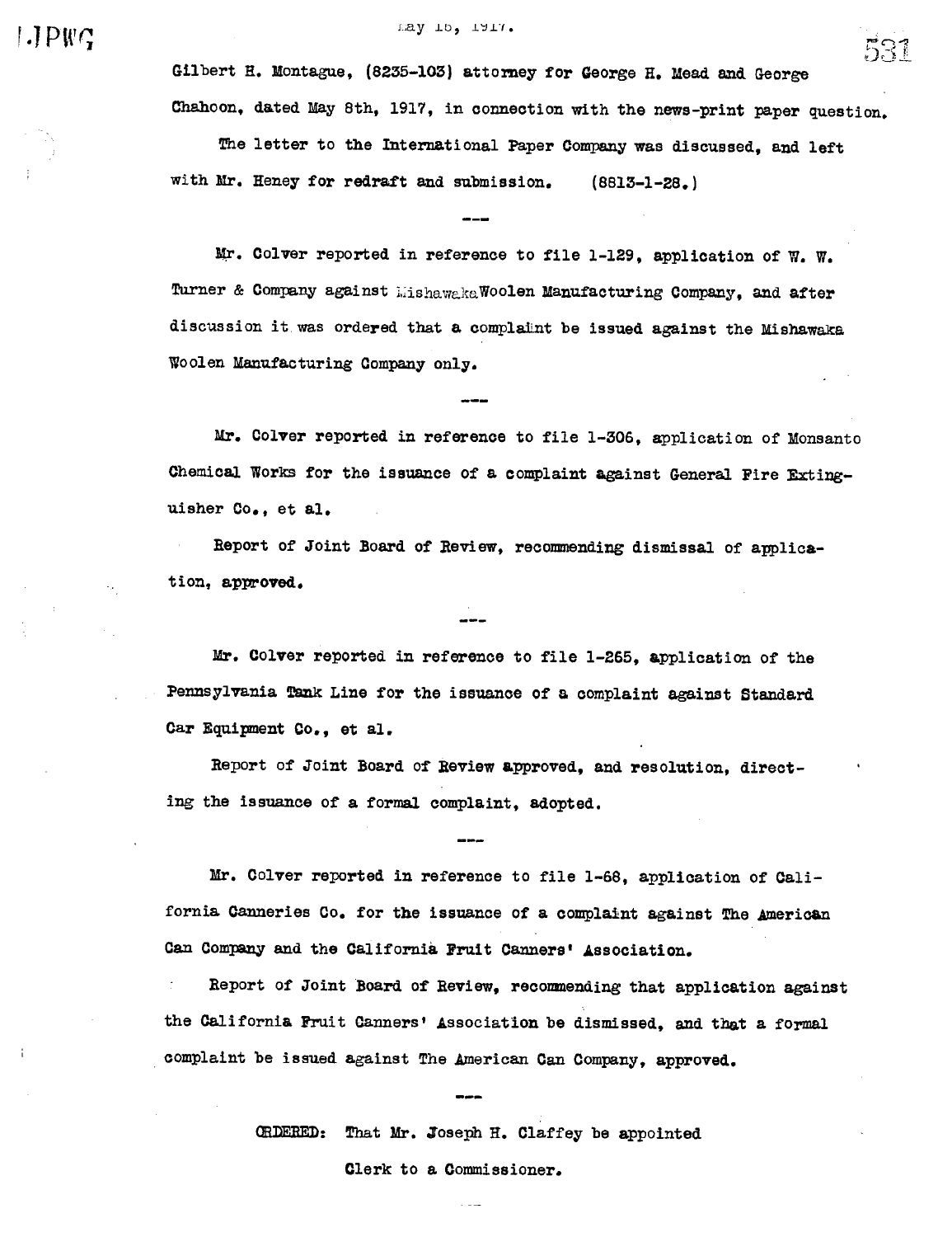Thereupon, at the hour of 5:00 p. m., the Commission adjourned to



Attest: Secretary.

MEETING OF THE FEDERAL TRADE COMMISSION

May 17, 1917, 10:30 a. m.

William J. Harris, Chairman Joseph E. Davies William B. Colver John F. Port

The preliminary report of the Commission on the production and distribution of bituminous coal was considered, approved, and ordered transmitted to the Speaker of the House of Representatives.

Upon motion of Mr. Fort, the food investigation was assigned to Mr. Davies.

Messrs. Madeira, Hill, Wentz, and Dodson, independent anthracite coal operators, appeared before the Commission and discussed matters in reference to the anthracite coal situation.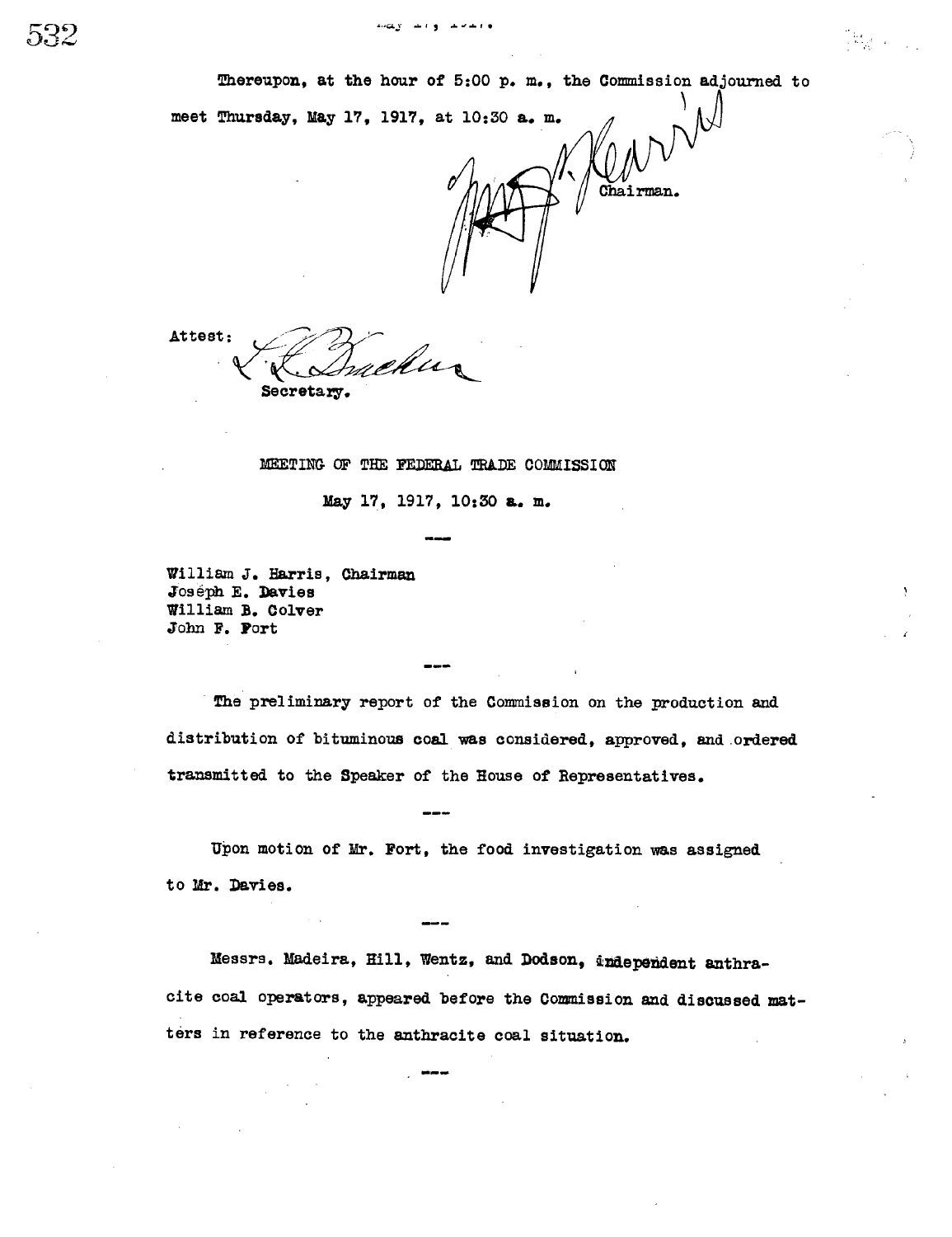Thereupon, at the hour of 1:30 p. m., the Commission adjourned

to meet Friday, May 18, 1917, at 10:30 a. m.

grris Chai'rman.

Attest:

Secretary.

MEETING OF THE FEDERAL TRADE COMMISSION

May 18, 1917, 10:30 a. m.

William J. Harris, Chairman Joseph E. Davies William B. Colver

The report of the Commission, in re the news-print paper investigation, was called up, and after discussion the following resolution, offered by Mr. Davies, was adopted:

RESOLVED. That the Commission do complete its report on News Print forthwith and send it to the Senate of the United States;

That such report include a statement of the facts which have developed since last preliminary report;

That such report include the recommendation that the news-print manufacturing mills (including producers of mechanical sulphide pulp), both in Canada and the United States, be operated as they are now, but upon "Government account" -under the English plan, -- and that such operation be under the direction and supervision of a joint commission of Canada and the United States, during pendency of this war.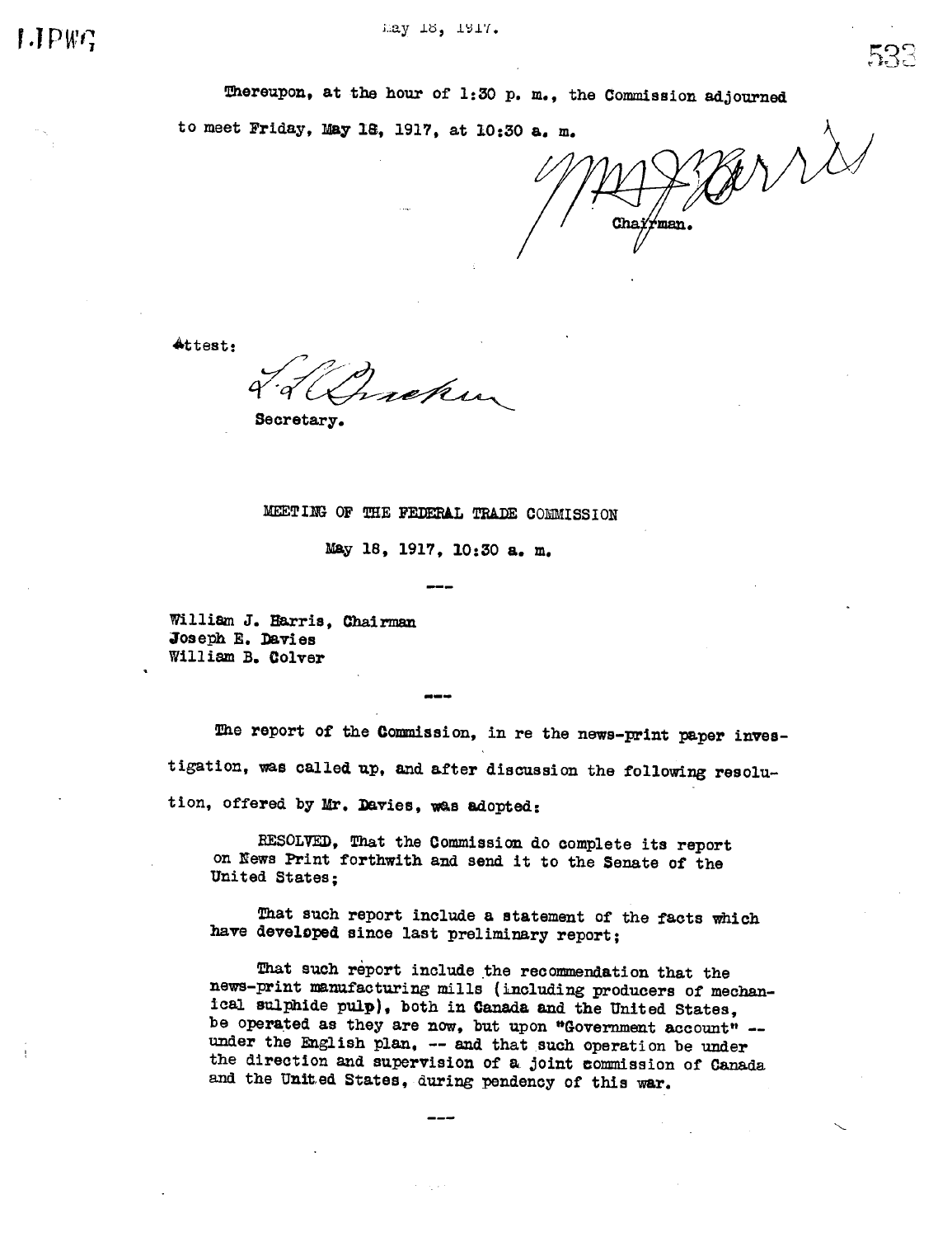## May 18, 1917.

ORDERED, that Mr. Douglas D. Felix. of Hartford. Kentucky. be appointed an examiner, at an annual salary of \$1800, the same to take effect on his entering upon the discharge of his duties.

ORDERED, That Mr. Frank F. Linehart, of Belvidere, Illinois, be appointed an examiner, at a salary of \$1.00 per annum, the same to take effect on his entering upon the discharge of his duties.

The questionnaire prepared by the Advisory Economic Board, for use in collecting information desired in connection with the price of sugar, was submitted, and approved.

Drafts of letters to Hon. Gilbert H. Montague, and the International Paper Company, in reply to letters dated May 8, 1917, and May 12, 1917, respectively, were submitted, approved, and ordered mailed. (8235-103; 8813-1-28, respectively.)

The report of the Advisory Economic Board, submitting a plan for the supervision of anthracite coal prices, was adopted. (See file  $8755 - 5.$ 

Mr. Harris presented file 1-328, application of I. Lowenburg Co. for the issuance of a complaint against Warren, Jones & Gratz, et al.

Report of Joint Board of Review adopted, and formal complaint ordered.

Mr. Davies reported in re file 1-250, application of Michigan Avenue Drug Store for the issuance of a complaint against The Coca-Cola Company.

Report, recommending the consolidation of this file with file

534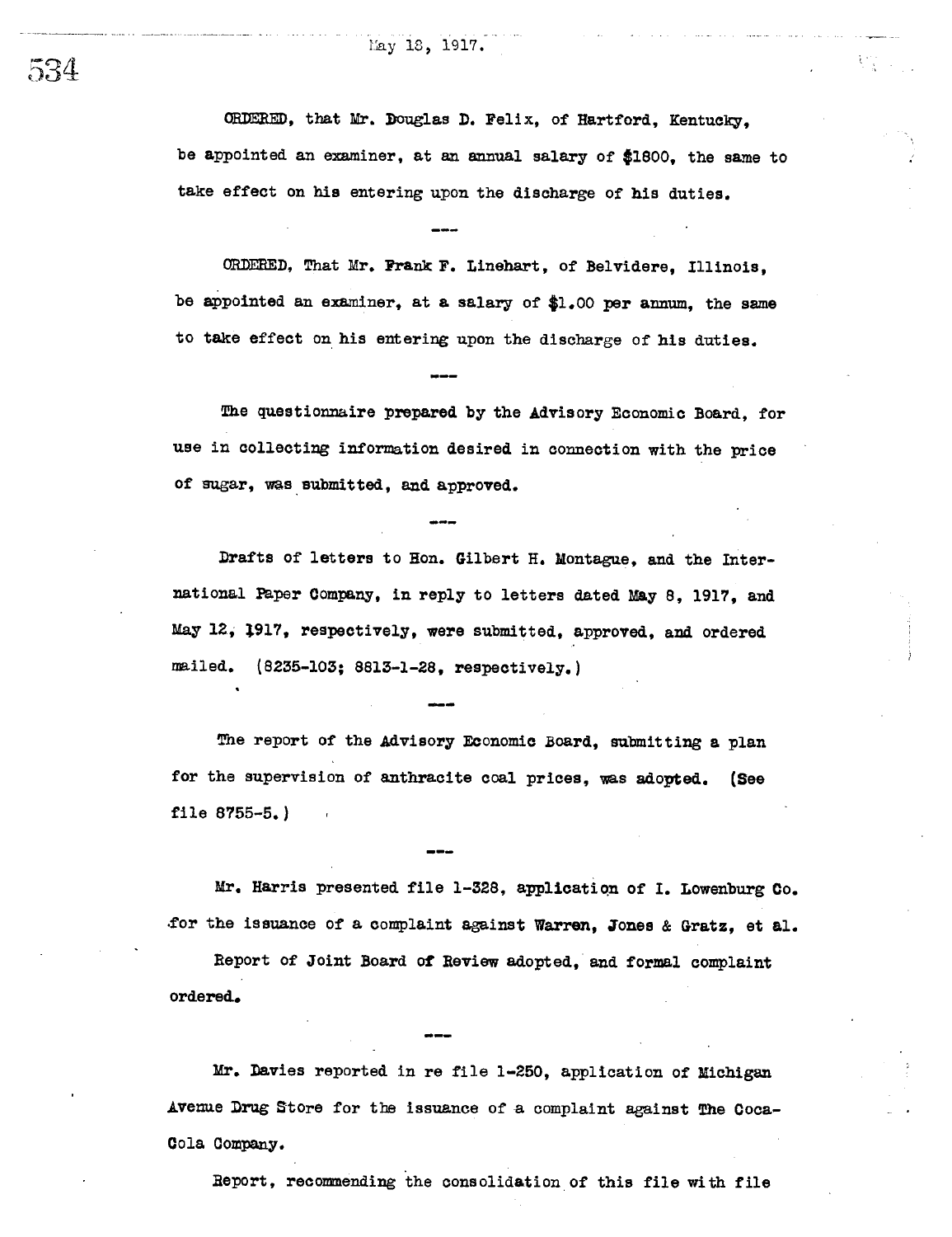$LIPWG$ 

وزيانا

 $1-136$ , approved

Mr. Davies submitted the file and report of the Joint Board of Review in re application of J. R. Hartline for the issuance of a complaint against The Coca-Cola Company.

ハイ

والملائم وقالم الإلكانة

Report of Joint Board of Review, recommending that a complaint be not issued at this time, was considered. However, on motion of Mr. Davies, the report of the Joint Board of Review was not adopted, and a formal complaint ordered issued.

Mr. Davies reported in re file 1-75, application of United States Acoustical Correction Co. for the issuance of a complaint against H. W. Johns-Manville Co.

Report approved, and resolution dismissing application, adopted.

Thereupon, at the hour of , the Commission adjourned to INNis meet Monday, May 21, 1917, at 10:30 a. m.

Chairman.

Attest:

reher Secretary.

May 19, 1917. No meeting held. May 20, 1917. Sunday.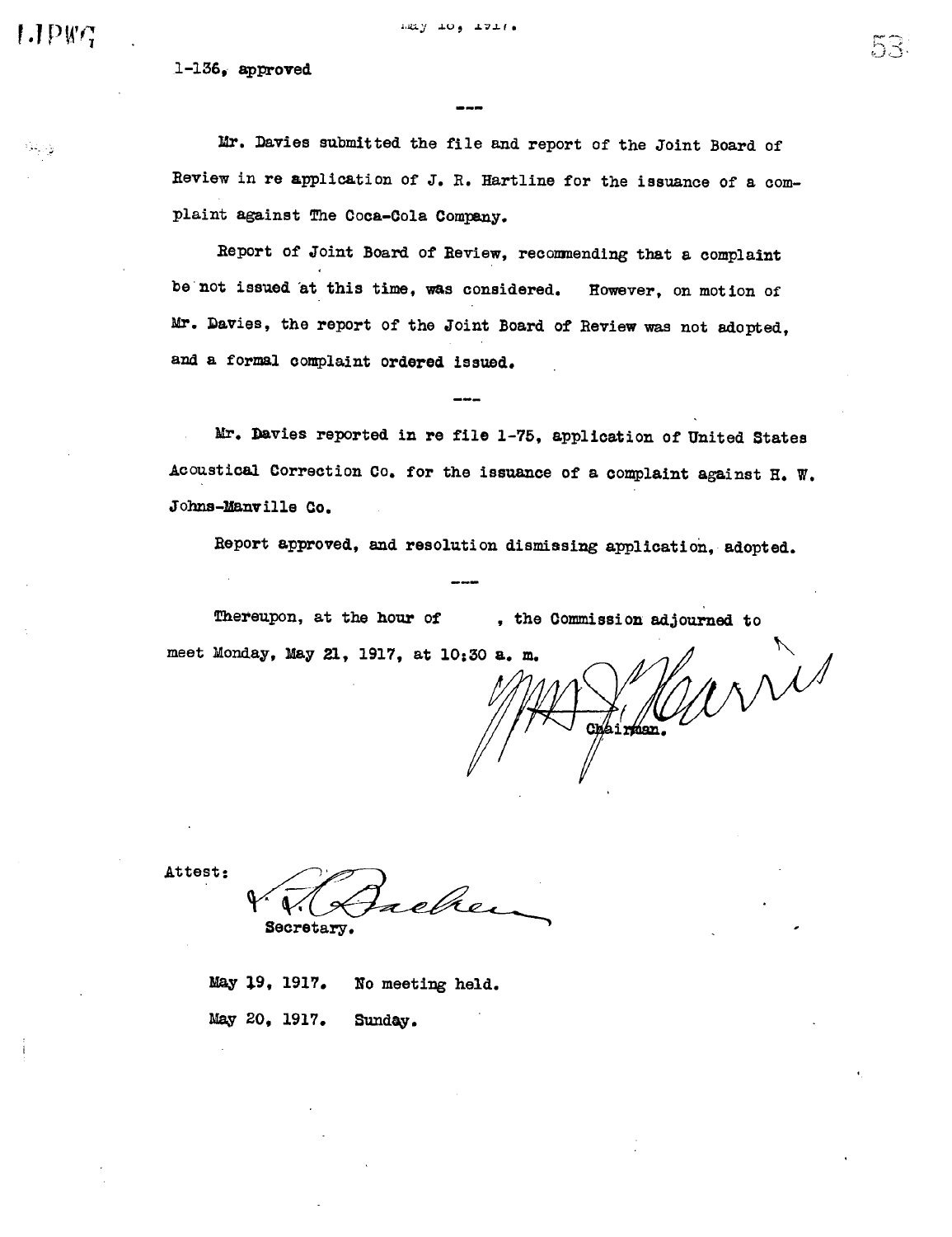#### MEETING OF THE FEDERAL TRADE COMMISSION

May 21, 1917, 10:30 a. m.

William J. Harris, Chairman Joseph E. Davies William B. Colver

The following resolution, offered by Mr. Colver, was presented, and after a general discussion of the food situation, same was adopted:

MOVED, that the economic board secure at once from all canners of vegetable and fish food products detailed schedules of all contracts now entered into for the sale of this year's pack, giving prices and parties to such contracts; also, similar information as to contracts for the pack of 1916, and 1915.

Similarly, all contracts for the purchase of products for packing:

Similarly, all contracts for the purchase of cans:

Lists of canners, wholesalers and brokers may be secured from Thomas Guide, a book put out by Thomas Publishing Co., of New York.

Matter referred to Mr. Davies, to be considered in connection with

the general food investigation.

The following resolution, offered by Mr. Davies, was adopted:

RESOLVED: That the economists in charge of the anthracite and bituminous coal investigations be directed to conduct an inquiry immediately into conditions and costs in the distribution and sale of coal in the District of Columbia, and that the date of hearing before the Commission for the coal dealers of Washington, heretofore ordered, be set at the earliest possible date consistent with adequate preparation by the investigators.

Matter referred to Mr. Colver, to be considered in connection with the anthracite coal investigation.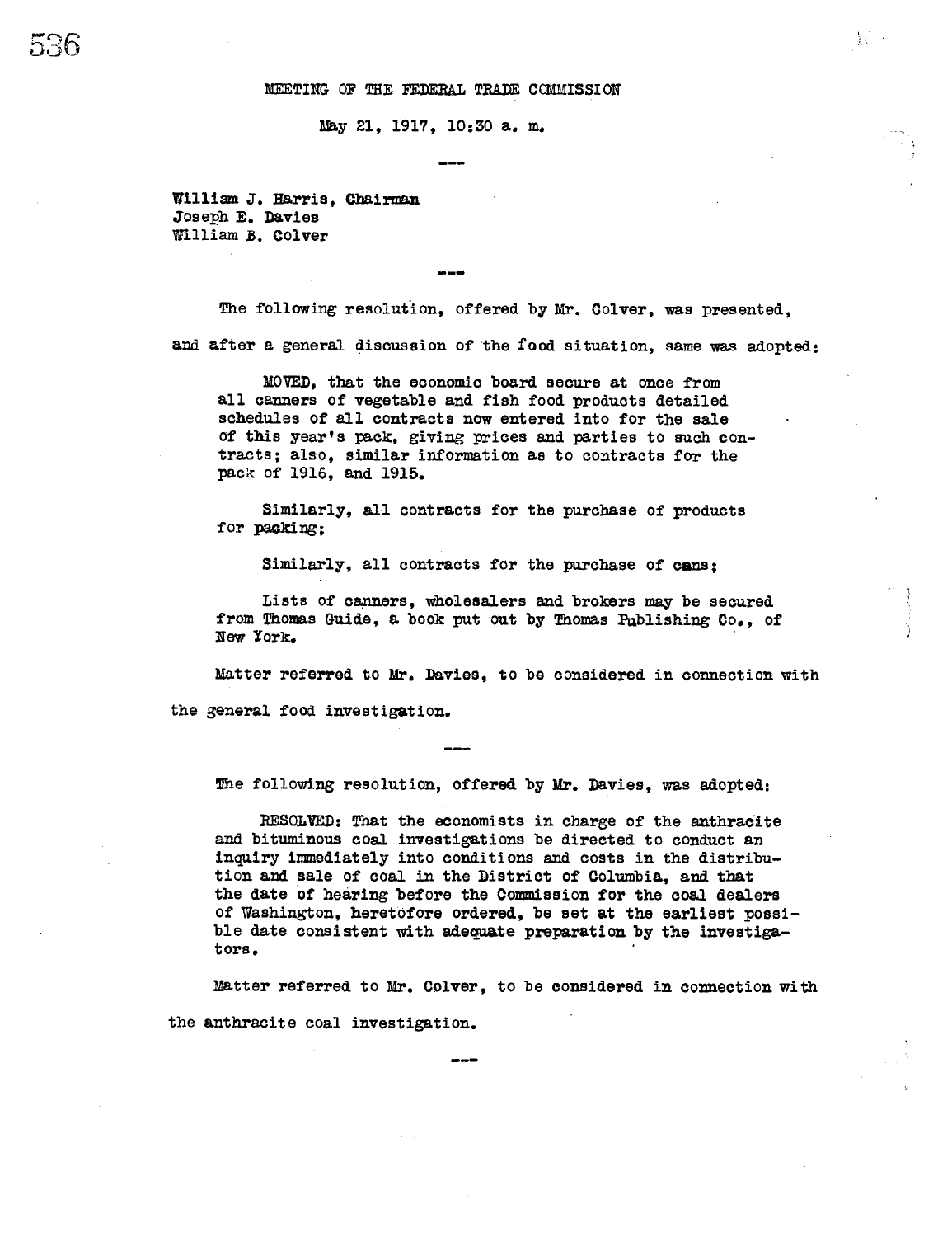to meet Thursday, May 22, 1917, at 10:30 a. m. Zhairman.

Ò

Attest: alhur

Secretary.

MEETING OF THE FEDERAL TRADE COMMISSION

May 22, 1917, 10:30 a. m.

William J. Harris, Chairman Joseph E. Davies William B. Colver John F. Fort

The interim report of the Commission on bituminous coal was discussed, and the transmission of same to the House of Representatives on May 19, 1917, approved.

Mr. Colver reported in the matter of file 1-291, application of Furniture Merchants' Club for the issuance of a complaint against Associated Furniture Manufacturers.

Report of Joint Board of Review approved, and resolution, dismissing application, adopted.

Mr. Colver reported in the matter of file 1-43, application of Seeman Brothers for the issuance of a complaint against American Grocers'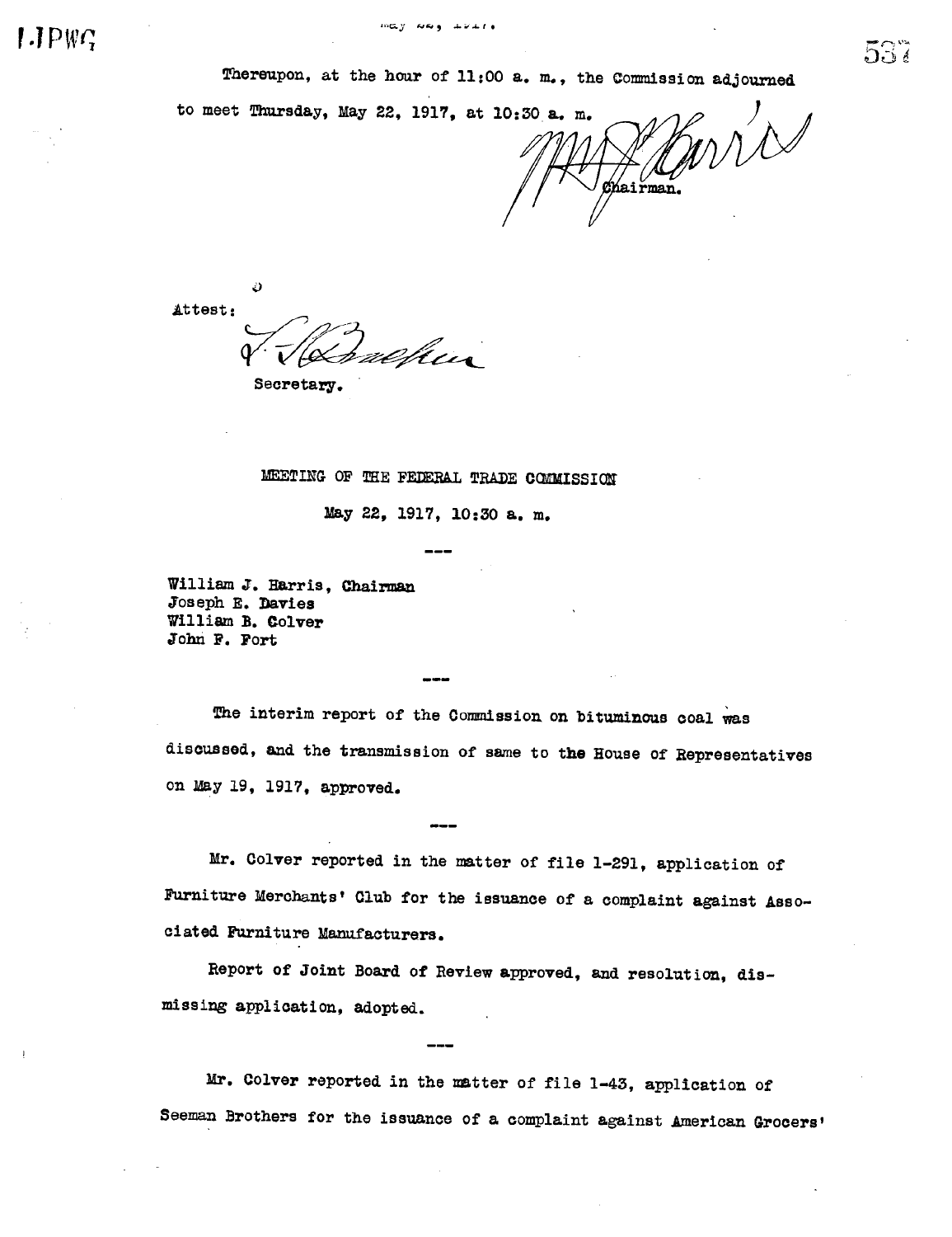Society, Incorporated.

ר הו

Report of Joint Board of Review approved, and resolution, dismissing application, adopted.

Mr. Harris presented report in the matter of file 1-332, application of Hawthorne Manufacturing Co., Inc., for issuance of a complaint against John W. Brown Manufacturing Co.

Report approved, and resolution, dismissing application, adopted.

Mr. Harris reported in the matter of file 1-221, application of Merchants Trade Journal for issuance of a complaint against The Congoleum Company.

Report of Joint Board of Review approved, and resolution, dismissing application, adopted.

The following resolution, offered by Mr. Davies, was unanimously adopted: (See file

RESOLVED: That the Chairman of the Advisory Economic Board of the Joint Board of Review be directed to make an examination into, and report upon, the qualifications of the volunteer auditors, accountants and lawyers, respectively, named in the list hereto attached, received from the Council of National Defense, with a view to a possible securing of the services of some of these men, at a nominal consideration, if the Commission should determine upon such a course.

Thereupon, at the hour of 1:00 p.m., the Commission adjourned to meet Wednesday, May 23, 1917, at 10:30 a. m.  $\sqrt{\text{b}}$ airman.

Attest: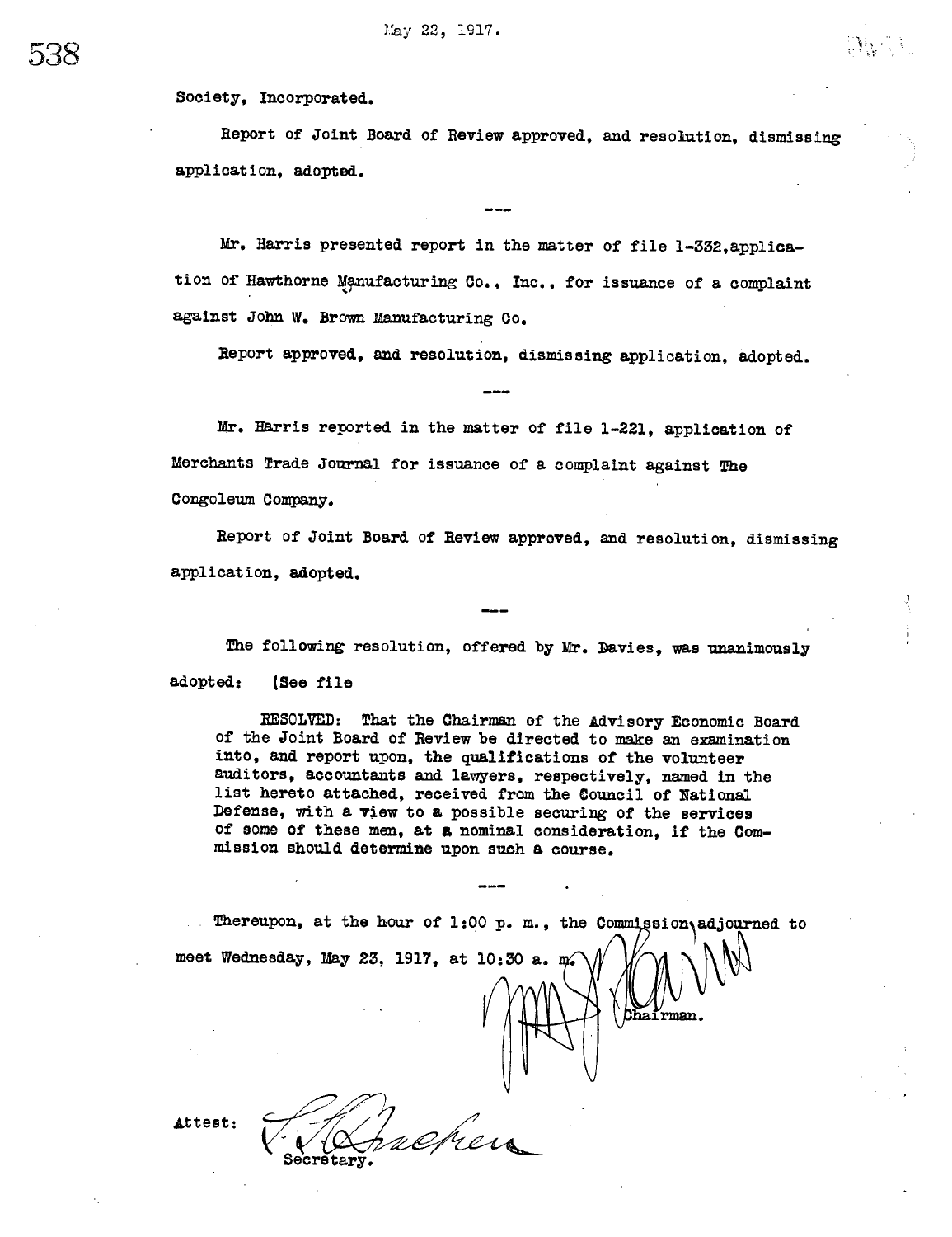## MEETING OF THE FEDERAL TRADE COMMISSION

May 23, 1917, 10:30 a. m.

William J. Harris, Chairman Joseph E. Davies William B. Colver John F. Fort

The Secretary presented a telegram, dated May 22, 1917, from the Chamber of Commerce, Worcester, Massachusetts, stating that the Ward Baking Company, of New York, was giving one loaf of bread free with each one sold.

On motion, it was ordered that the telegram be filed as an application for a complaint.

Mr. Davies reported in re file 1-240, application of The Woodville Lime & Cement Co. for the issuance of complaint against Toledo Pulp Plaster Company.

Report of the Joint Board of Review disregarded, and resolution, dismissing application, adopted.

Letter from Attorney General Gregory, bearing date of April 25th, regarding the possible employment of Mr. Neil Carothers, was referred to the Advisory Economic Board for consideration, and the Secretary directed to request such Board to report in reference to all available economists qualified for the work of the Commission. (See file No.

ORDERED, That Mr. Charles G. Duganne be appointed Disbursing Clerk for the Commission, the same to take effect on the entering upon the discharge of his duties.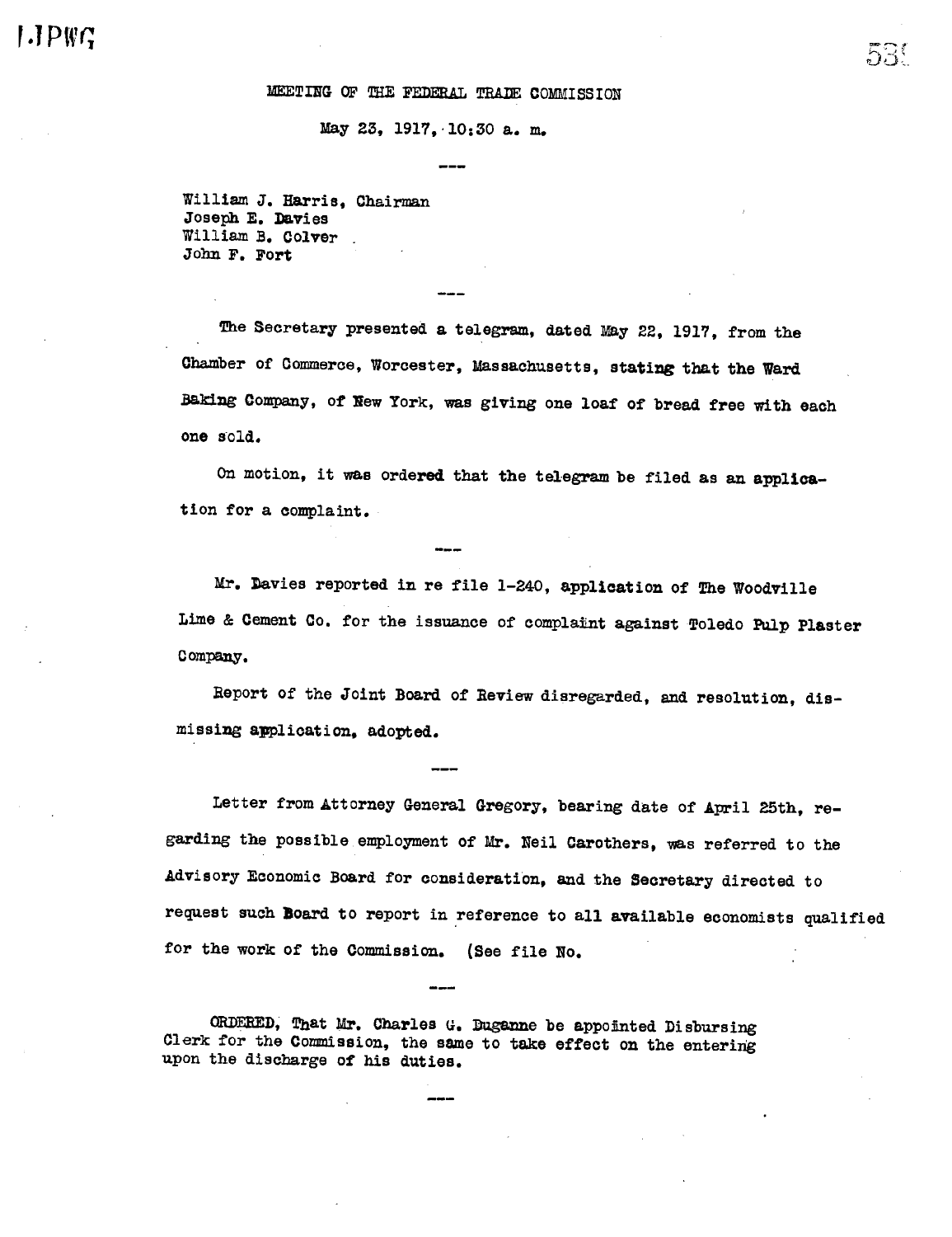Mr. Colver reported that Mr. Bond J. Geddis, to whom the Commission had recently offered employment, had declined to accept.

 $\mathbb{R}$ 

The following resolution, offered by Mr. Colver, was adopted:

RESOLVED: That a preliminary investigation be made at once into the cement industry, the same to be limited to the ascertainment as to whether or not there is a combination or conspiracy, or other unfair practices, in the industry, provided the Department of Justice is not now making the investigation.

The following resolution, offered by Mr. Colver, was adopted:

RESOLVED: That all cases involving patent laws be assembled and a memorandum be prepared developing suggestions for handling them.

The following resolution, offered by Mr. Davies, was adopted:

RESOLVED: That the Secretary be requested to make, at the earliest possible date, a plan for the allotment of funds for the next fiscal year, and to report to the Commission an allotment of funds, by months, to be spent by the Commission, and to report as to number and salaries of additional men needed, also, to make such further recommendations as he may deem desirable.

The following resolution, offered by Mr. Davies, was adopted:

WHEREAS, There are a number of important cases before the Commission in which it is alleged that the policy of quantity discount is being employed as a rebate and a tying contract and thereby avoid the intent of the law, and which cannot be disposed of until the policy of the Commission thereon is settled, and

WHEREAS, the matter has been briefed by the economic and legal staffs:

BE IT RESOLVED: That Monday, May 28, 1917, at 2:30 p. m., be set as a date certain for a presentation of the matter to the Commission by such members of the staff as have been working on the subject.

The following resolution, offered by Mr. Colver, was adopted:

RESOLVED: That jurisdictional cases be made a special order of business for Thursday, May 24, at 11:30 a. m.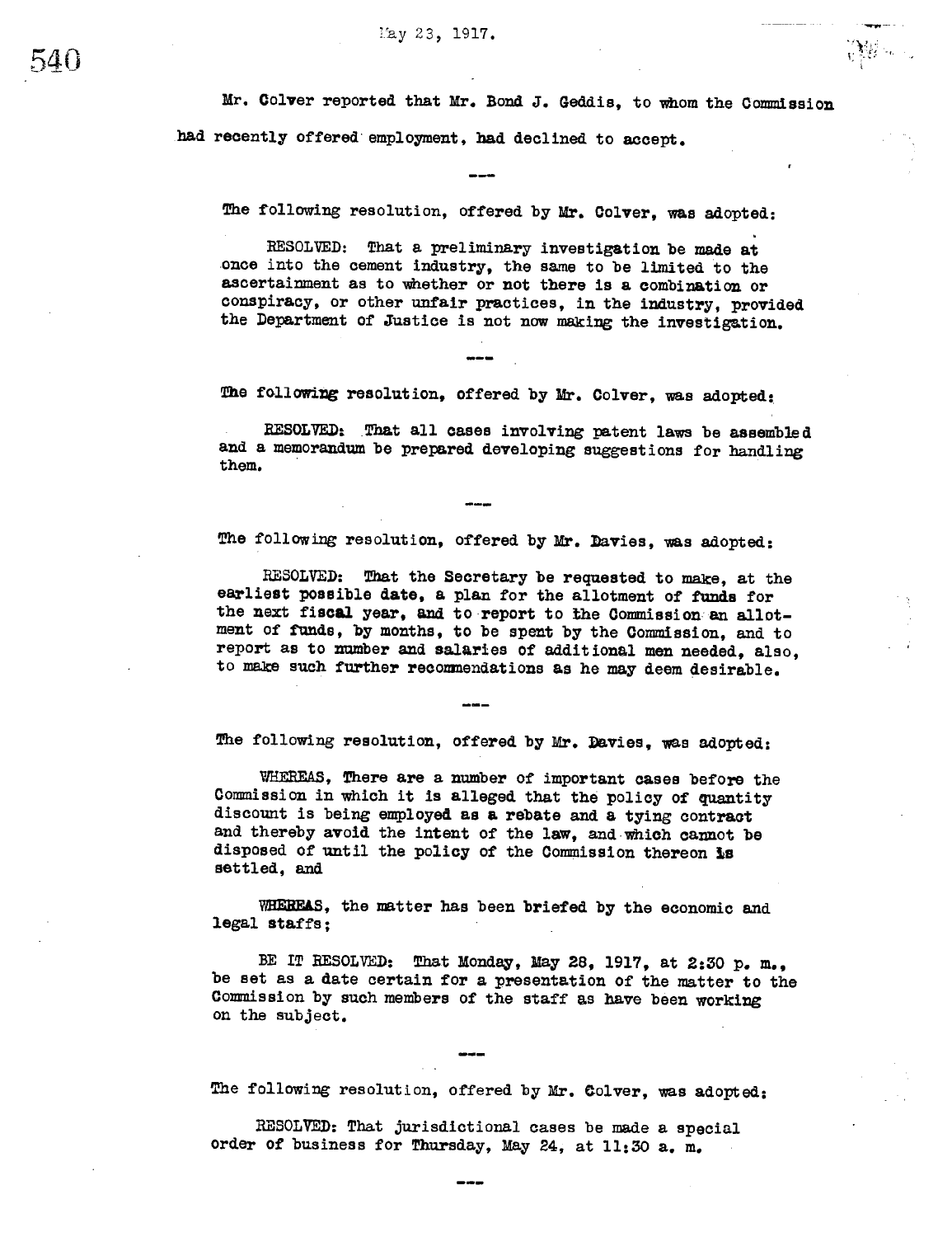The following order, offered by Mr. Colver, was adopted:

CRDERED: That the matter of arranging an organization for the food inquiry be made a special order of business for May 25th. at 11:30 a. m.

The following order, offered by Mr. Colver, was adopted:

ORDERED: That cases affected by Supreme Court decision re Motion Picture Patents be made a special order of business for May 28, at 11:30 a. m.

The following motion, offered by Mr. Colver, was adopted:

MOVED, That the Chief Examiner be requested to report on the Diamond Tack & Nail Co. reorganization, as directed by resolution of February 1, 1917.

On motion of Mr. Colver, the following order was adopted: ORDERED: That trade association requests for rulings be made a special order of business for May 29, at 11:30 a. m.

The matter of the necessity for an assistant to the Secretary was called up, and after discussion it was unanimously agreed that the Secretary be authorized to select an assistant.

Thereupon, at the hour of 1:00 p. m., the Commission recessed until 3 p.m.

William J. Harris, Chairman Joseph E. Davies William B. Colver John F. Fort

The Commission reassembled at 3:00 p. m.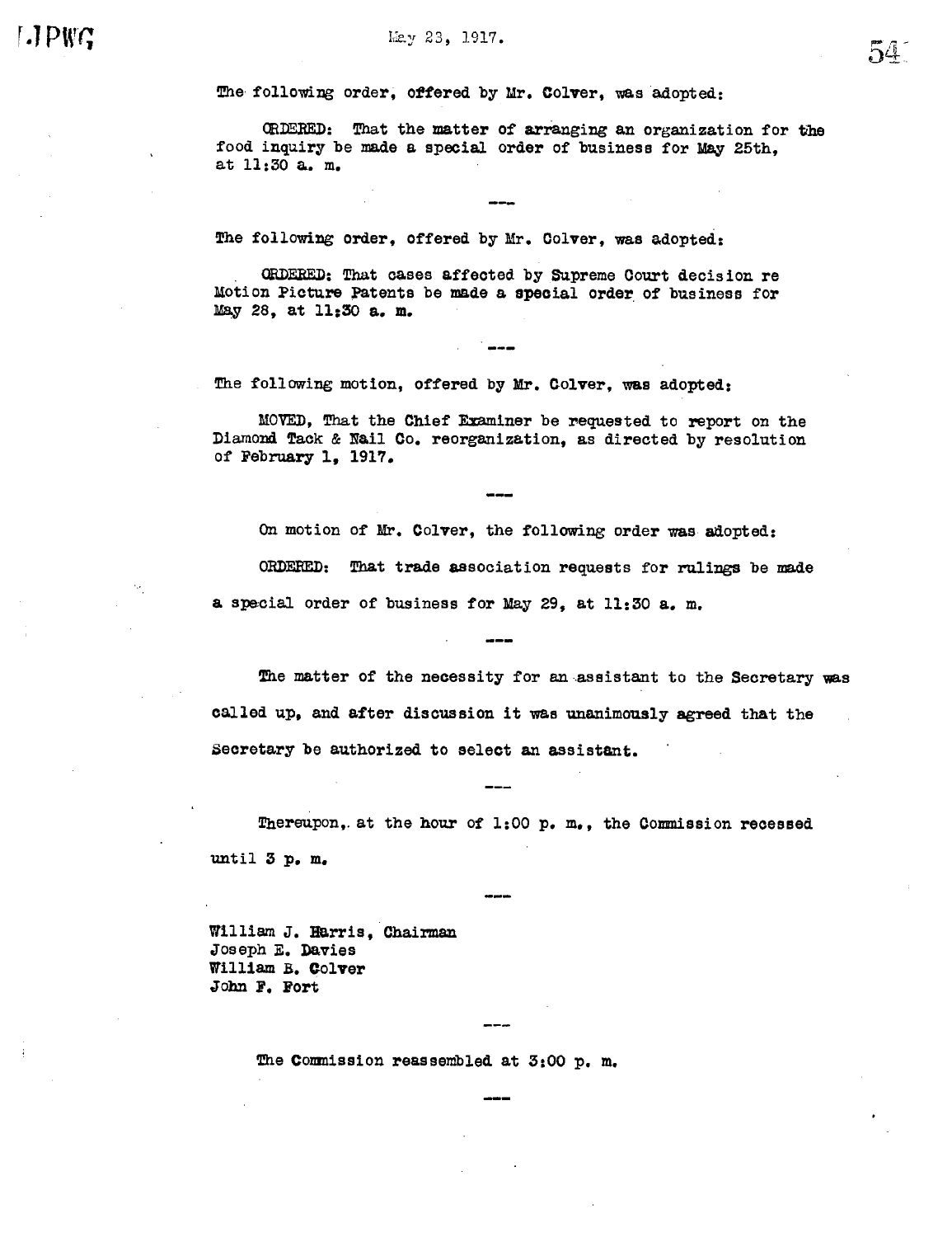Mr. A. C. Bedford, President of the Standard Oil Co. of New Jersey appeared before the Commission and presented matters in connection with the postponement of the examination of the books and records of such After discussion it was decided to continue such investigation company. on May 31, 1917.

Thereupon, at the hour of 5 p.m., the Commission adjourned to meet Thursday, May 24, 1917, at 10:30 a. m.

Chairman.

Attest: Secretary.

MEETING OF THE FEDERAL TRADE COMMISSION

May 24, 1917, 10:30 a. m.

William J. Harris, Chairman Joseph E. Davies William B. Colver John F. Fort

On motion of Mr. Davies, Mr. Colver was appointed a committee of one to see the Secretary of War regarding certain matters connected with the oil industry.

The following resolution, offered by Mr. Davies, was adopted:

WHEREAS, Mr. Hoover, in his plans for food control, has suggested the possibility of creating various committees of business men to administer certain lines of business vital to food control, and has expressed the desire that the Federal Trade Commission should perform certain functions;

542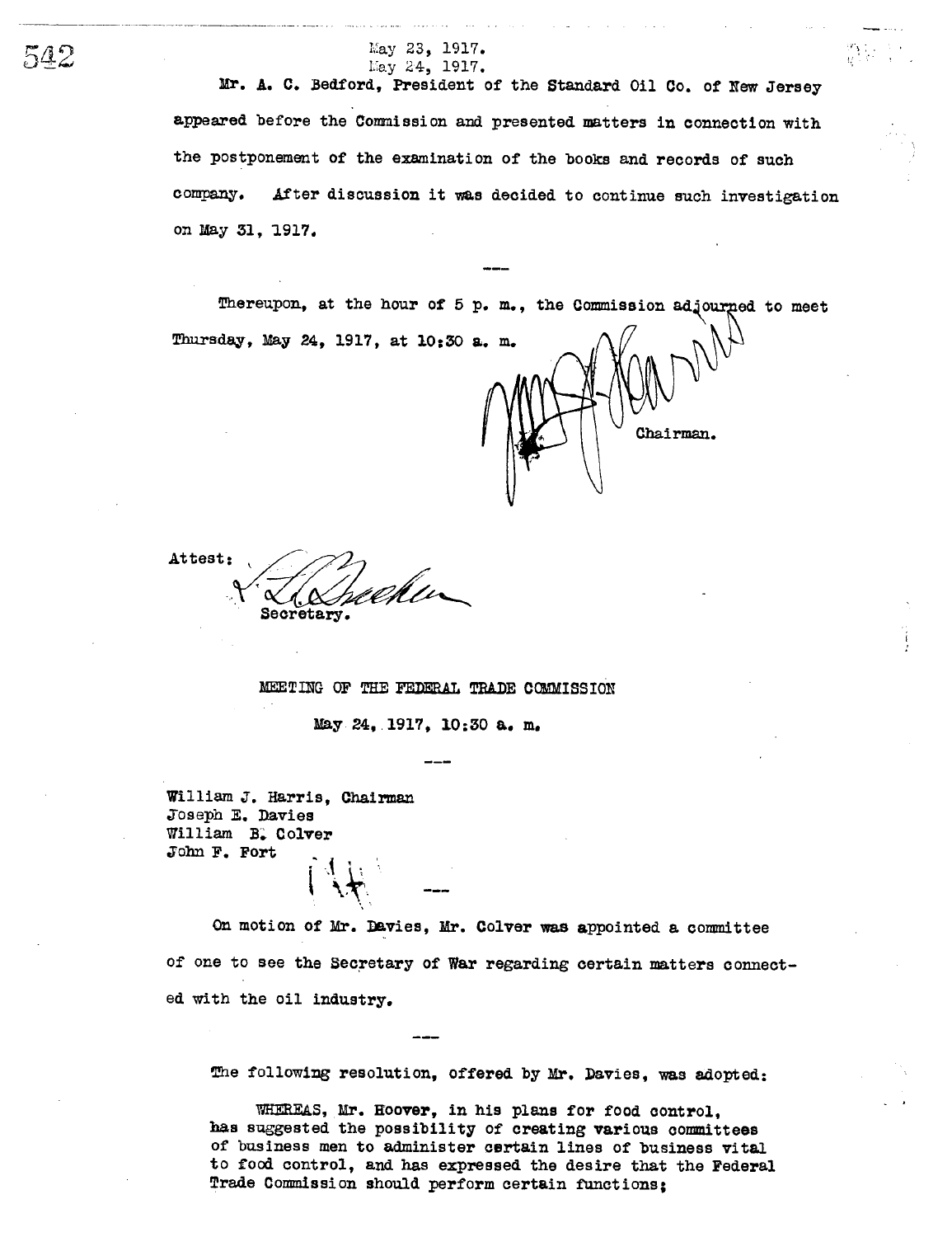may 44, 1917.

BE IT RESOLVED: That Mr. Hoover be advised that the Commission is desirous of cooperating in every way with his administration of the situation, and will be pleased to comply with the above request, or with any other suggestion within the limitations of its force and work.

The substance of a letter to be sent to certain anthracite coal producers, restating the attitude of the Commission with regard to operators selling wholesalers and jobbers, was considered, and same referred to Commissioner Colver for attention and action.

Mr. Arthur J. Eddy, an attorney of Chicago, appeared before the Commission and discussed certain phases of open-price associations.

Messrs. C. H. McDonald and William T. Chantland appeared before the Commission and discussed cases involving questions of jurisdiction. as set forth in the report submitted on April 10, 1917. After consideration it was agreed that the questions involved should be further reduced to writing and made a special order of business on the afternoon of June 4, and each day thereafter until disposed of.

Thereupon, at the hour of  $1:00$  p.m., the Commission adjourned to meet Friday, May 25, 1917, at 10:30 a. m.

CANNA Chairman.

Attest: treken Secretary

54.